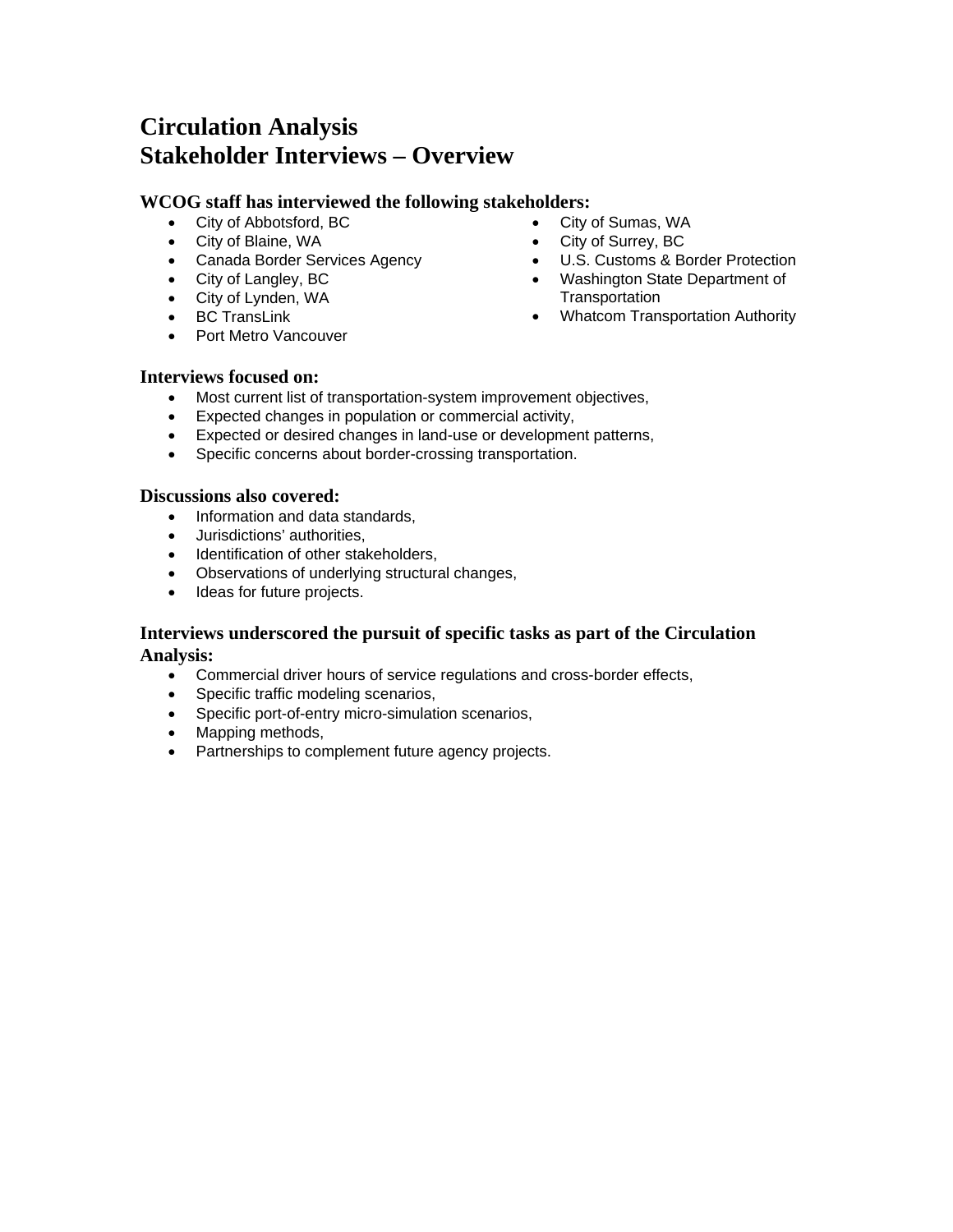## Cascade Gateway Border Circulation Analysis Stakeholder Interview – City of Abbotsford August 12, 2008

#### **Participants**

Russ Mammel, Manager of Transportation, City of Abbotsford; Hugh Conroy, Project Manager, Whatcom Council of Governments; Melissa Miller, Project Coordinator, Whatcom Council of **Governments** 

#### Transportation plan

- Abbotsford is finalizing its transportation master plan this year. The plan is for a 25 year horizon.
- This is not a capital plan.
- Three new industrial areas are planned/in place:
	- o New area next to the airport, transferred from the agricultural land reserve
	- o A second area off of Clearbrook and King roads
	- o A third area off of Trans Canada Hwy 1 and Mount Lehman Road.
- A truck route plan will be proposed to the Council in September. This will restrict truck movements on other routes.
- Vye Road, Huntingdon Road, and 16<sup>th</sup> Avenue will all remain truck routes.
- The plan includes developing a  $16<sup>th</sup>$  Avenue connection to Hwy 1 via King Road.
- 16<sup>th</sup> Avenue will continue as a two-lane road, with bike lanes included.
- The hope is that 16<sup>th</sup> Avenue will take some pressure off the Fraser Hwy (Hwy 1A) which is congested.
- BC Ministry of Transportation and Infrastructure (TRAN) has widened B.C. Hwy 11 north of Trans Canada Hwy 1.
- To service the industrial area at the border on Hwy 11, Abbotsford will be developing some parallel routes to the highway that service the neighborhood of Huntingdon (i.e. Vedder Way and Gladys Road).
- Plans to widen Riverside Road between Huntingdon Road and 4th Avenue are in the capital plan for years 2012 and 2013. Widening on 4th Avenue to the truck crossing are being completed this year
- Abbotsford would like to see Trans Canada Hwy 1 expanded to six lanes through Abbotsford to help movement of local travel. The Hwy currently has four exits, and Abbotsford would like five exits through town, including a new interchange at McCallum to service the new hockey arena and hospital. They would also like the exit at Clearbrook improved.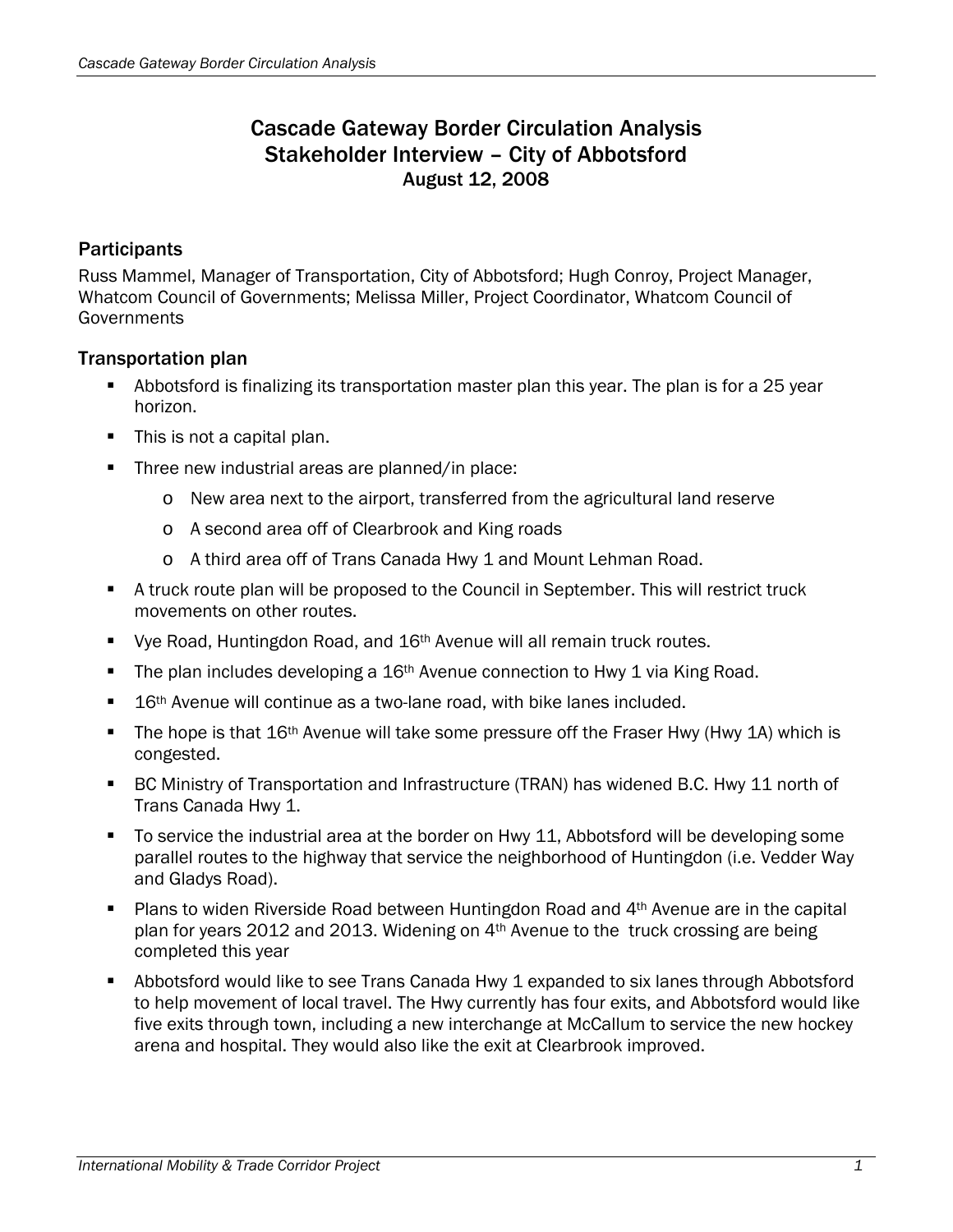#### Related plans

- The Abbotsford Airport's master plan includes expanding the terminal and adding an additional runway.
- Transport Canada has plans for a truck climbing lane just west of Abbotsford on Trans Canada Hwy 1.
- **Langley is planning a large industrial park at Gloucester estates. 264th is a connector route** for this. Trucks will also use Hwy 13 to Huntingdon Road and cross at the Huntingdon crossing.
- Abbotsford uses TransLink's model.

### Projected growth

- Additional land is being zoned commercial and industrial.
- Population growth will mostly be in the north-east part of the city.
- Current population is at 140,000 with a projected 194,000 by the year 2021 and 224,000 by 2031.

### Border concerns

- **Backups continue to affect the Huntingdon neighborhood. They have to drive on the opposite** site of the road/on the shoulder to get home during lengthy southbound queues.
- Backups occasionally extend beyond Vye Road.
- Abbotsford will be developing roads parallel to Hwy 11 to access industrial and residential neighborhoods at the border.

#### Rail

- Abbotsford looked at mass transit options. A citizen group has looked at resurrecting the old inter-urban rail line.
- Currently buses service Abbotsford and provide transport to the rail line in Mission. There is also a park and ride up in Mission for rail users.

### Truck parking

- **Truck parking is an issue for Abbotsford**
- Truck parking was recently eliminated on city streets by an ordinance. Trucks now have to find off street parking.
- Agricultural parcels are allotted two trucks per parcel, and many farms are renting out this space and making arrangements with trucking owners.

### **Transit**

- The new bus route serving between Langley and Aldergrove and Abbotsford is very popular.
- No real strong interest in cross-border transit has been expressed.

### Air quality/Greening the border

Air quality at the border is less of a concern than access for the residential community.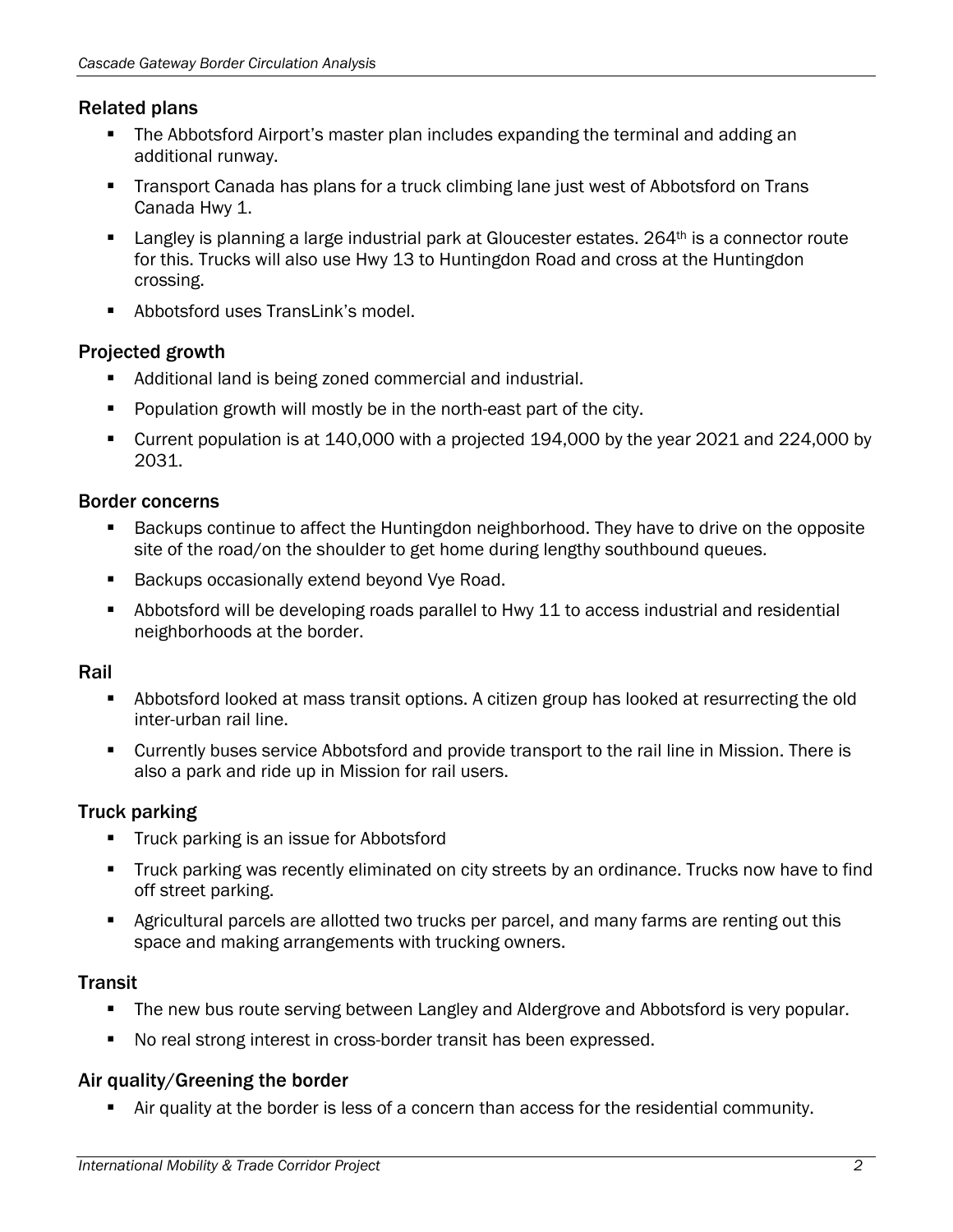## Cascade Gateway Border Circulation Analysis Stakeholder Interview – City of Blaine August 6, 2008

#### **Participants**

Stephen Banham, Public Works Director; Sergeant Ryan King, City of Blaine Police Department; Hugh Conroy, Project Manager, Whatcom Council of Governments; Melissa Miller, Project Coordinator, Whatcom Council of Governments

### U.S. Peace Arch Port-of-Entry facility expansion

- Re-routing traffic for the next 1.5 years
- Traffic using Exit 276 will not be able to get back on I-5 north. Instead will be re-routed east on D Street to SR 543 and need to take the Pacific Highway border crossing.
- Signage will need to be added to better direct traffic through the city.

#### Greening the Border Initiative

- Stephen Banham noted that air quality is an issue for the Blaine community.
- Diesel trucks are doing less iding and are now turning off engines due to the cost of gas. This causes longer delays but leads to better air quality.
- It would potentially be possible to ticket to stop idling behavior.

#### Enforcement of border operational policies

 Blaine police do have the authority to enforce NEXUS lane compliance and can issue citations. The problem is that, previously with CANPASS/PACE, a sticker on the car showed whether or not a driver was enrolled in the program. Now they would have to make social contact before determining lane usage status.

#### Safety concerns

- **Stephen Banham noted that, even though the Communications Protocol exists in this region,** it has never really been tested. He suggested that, like many of the public safety agencies do, there should be a practice run to confirm that it works and how effectively VMS signs can alert the public of closures, reroutes, etc.
- Blaine Police Department does not have the contact numbers it needs in case of an emergency. Should be included in the communications list.
- **Blaine Police Department has access issues due to construction. If they need to get north of** the construction site during high traffic periods, their access is now limited.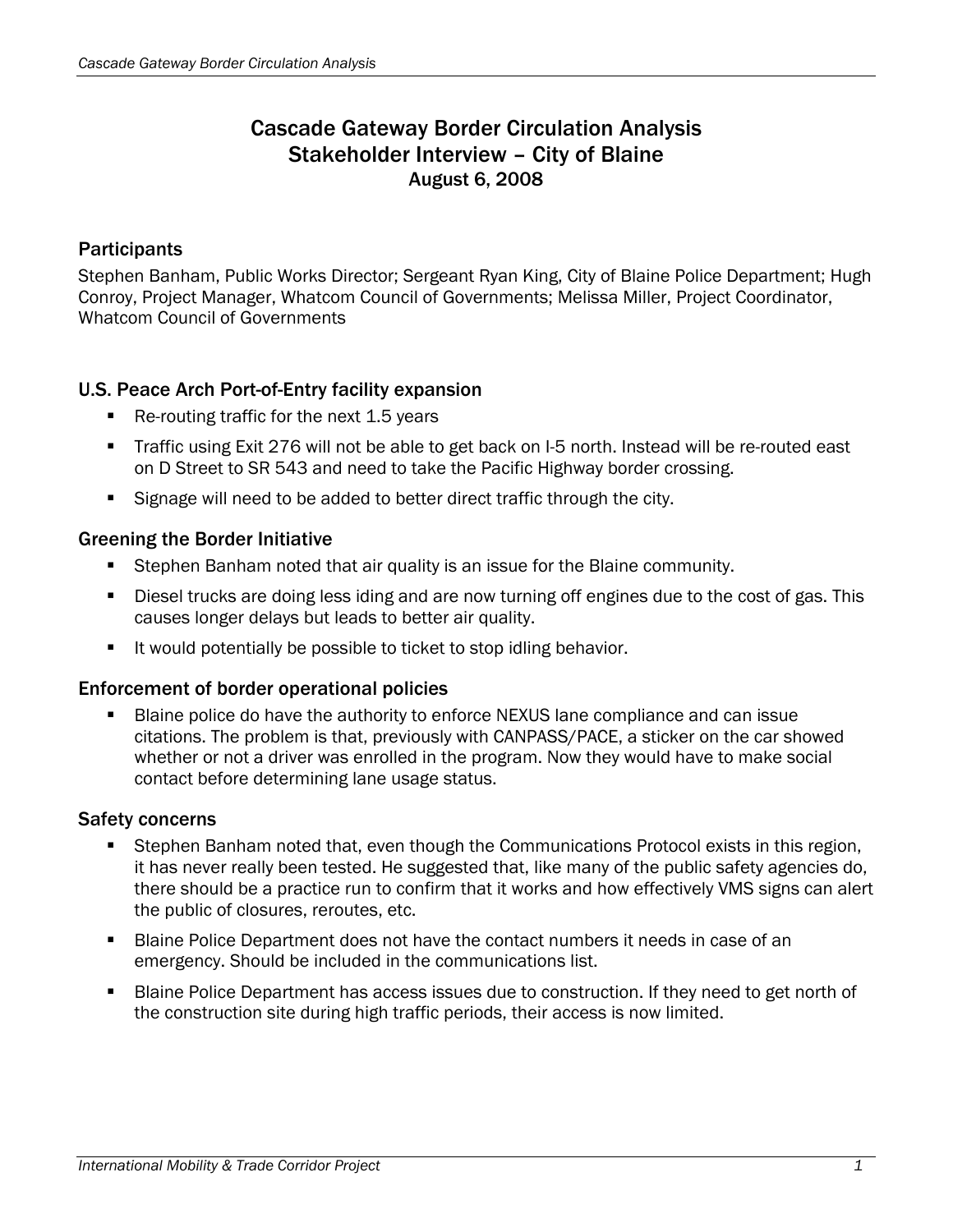#### Cross-border commercial movements

- Blaine community still having issue with car carriers off-loading export vehicles in their community as they wait the necessary three days for their paperwork to be processed before being allowed to bring cars into Canada.
- Blaine police have been ticketing to stop behavior and now the cars are being parked on private land, against land ordinances but still better than impacting the street network.
- Thursdays seems to have longer northbound backups, but otherwise not regularly an issue.
- **Truck parking zones will be lost as part of the redevelopment of the airport. Truck parking** seen as a burden on the local municipality. Trucks damage the roads. The community would prefer truck parking outside of the central city, ideally near the interstate.
- Truck parking is a border-related issue given the U.S. and Canada's different hours-of-service rules. A good topic of study for the Circulation Analysis would be truck parking's relationship to the border and the value of proximity to the border VS. land-use impacts (i.e. what's the government role? What is the status of regulatory standards? Parking lot configurations vs. typical parcel shapes?)
- Container drops are still occurring in Blaine, although mostly in private lots.

### Blaine land use/transportation plans

- Blaine will be closing its airport December 31, 2008. The land is being re-zoned commercial and industrial.
- **Boblett Road will be extended through to Odell.**
- H Street is a planned site for a new residential development, although this has slowed. Originally designed for 130 homes.
- Widening if H street to Harvey Road is in the TIP. Another (separate?) plan is to do a threelane configuration between Ludwick and Vista on H Street., including a bike lane, pedestrian sidewalks, and shared turning lane. This improvement is dependent on the residential development, however.
- The Port of Blaine wants to redevelop some of its property in the wharf district, and is working on a master plan for \$50 million of investments to develop area between tracks.
- The new roundabout as part of the Peace Arch facility re-design will impact Exit 276 and improve the spur to Marine Drive. There are still some concerns with how the rail crossing just west of this on Marine Drive will work.

### I-5 Exit 274

- The interchange justification report (IJR) will be done this month. WSDOT will review, and then it will be forwarded to FHWA. Should be complete by the end of the year.
- The plan is to develop a full interchange. A preferred alternative has been defined, connecting with Hughes Road/Sweet Road which then connects to Badger Road (and onto Guide Meridian or further east to Sumas/Huntingdon).
	- o The connection links all crossings, but also involves several 90-degree turns which is a safety concern for commercial vehicles.
	- o This connector route is a county road.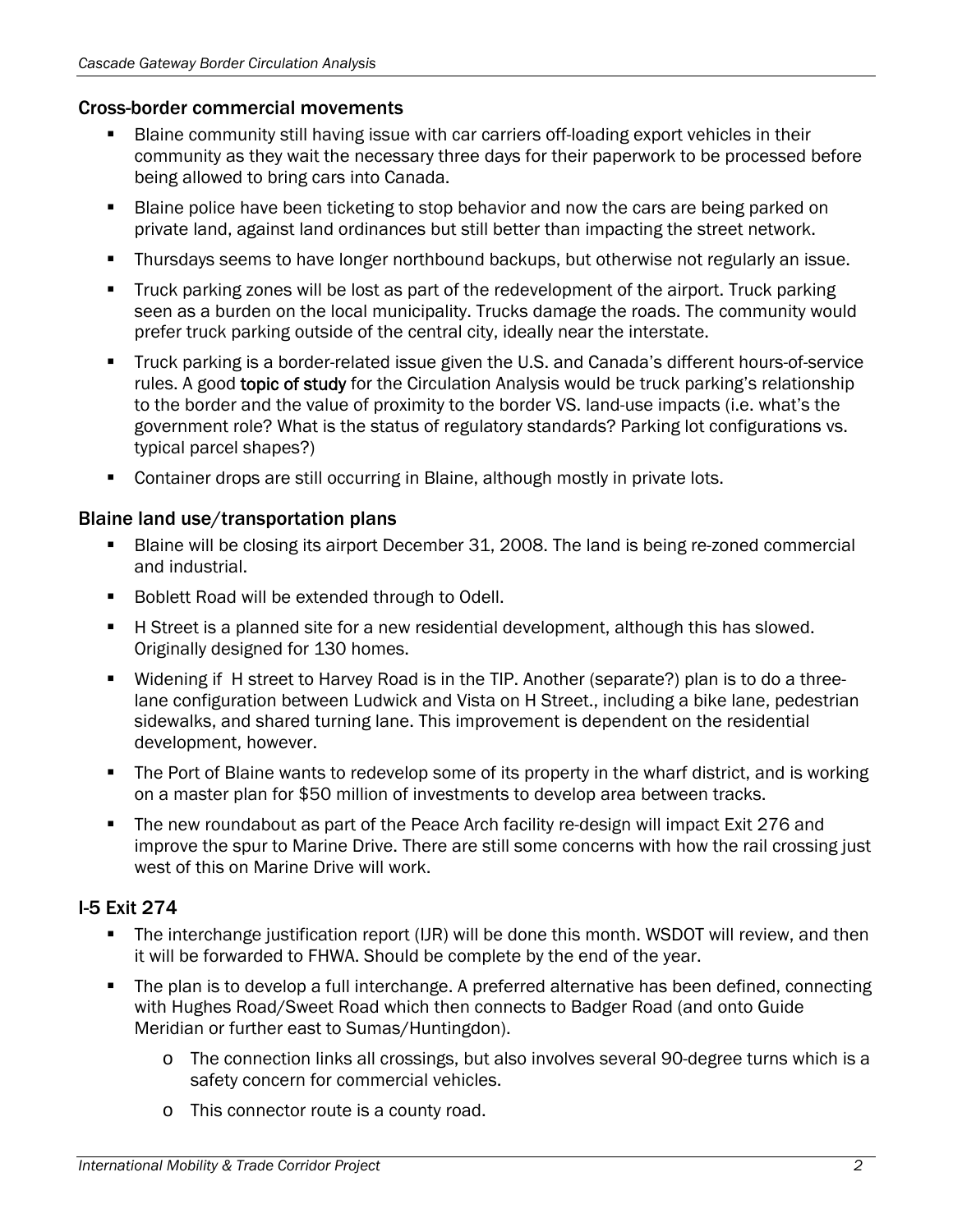$\circ$  A topic of study (and a good scenario to evaluate as part of the circulation analysis) is the relative cost-benefit of improving the existing alignments VS. more fully builing an extended east-west state route 546.

### Rail issues

- Residents still have access issues west of the railroad near Bell Road.
- The new interchange at Exit 274 will help alleviate some of these concerns.
- Problem may grow as Birch Bay sees greater population increases, and Birch Bay Lynden Road experiences greater levels of congestion.

#### Other transportation concerns

- **There is interest in improving the bicycle and pedestrian routes across the border.**
- There is also interest in speaking with WTA about better bus service to the area and improving cross-border transit connections. With the changes to the airport, and increasing residential density just across the border in Surrey, Blaine may want to discuss route changes with WTA.
- **Another option to consider is a park n ride to tie in with bus system. Perhaps there are** opportunities for Canadians to park in Blaine and take a bus to the airport in Bellingham.

### Other comments

- WCOG or another agency needs to do a data audit of the ATIS systems northbound and southbound to confirm that wait times represented are reasonably accurate for the traveling public.
- **Has heard anecdotal stories of northbound Canadian drivers slowing at the VMS sign south of** Bellingham and looking at the wait times. Lynden is a viable option for some travelers.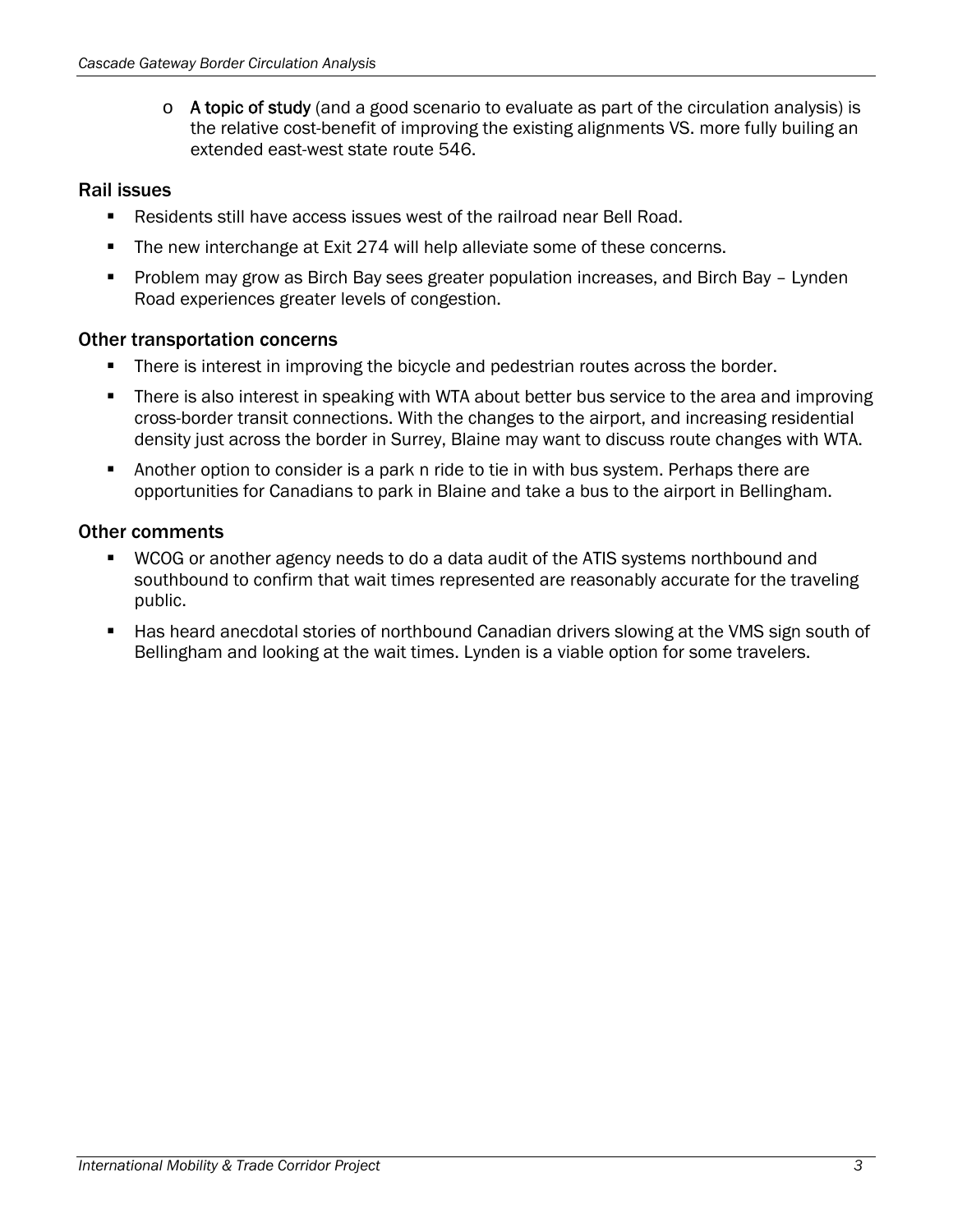## Cascade Gateway Border Circulation Analysis Stakeholder Interview – U.S. Customs & Border Protection August 27, 2008

## **Participants**

James Rector, Assistant Port Director, U.S. Customs and Border Protection; Hugh Conroy, Project Manager, Whatcom Council of Governments; Melissa Miller, Project Coordinator, Whatcom Council of Governments (WCOG)

## Bus APIS

- On Saturdays (related to summer cruise ship schedules), Pacific Highway southbound gets an average of 100 buses between the hours of 8:00am and 12:00pm. Bus lineups are an issue, and so U.S. Customs & Border Protection (CBP) is looking into offering advanced passenger information system (APIS) to help expedite the clearance process at the border.
- **Buses which would be eligible for such pre-screening would predominantly be companies that** pick up passengers well in advance of the border and make no stops along the way (i.e. charter bus companies). They would need to submit a passenger list with information about the passengers (name, date of birth, passport number – although this has yet to be determined) and information would need to arrive half an hour to one hour before the bus arrives at the border.
- Canada Border Services Agency (CBSA) is also interested in this issue and may work with CBP on a joint program.

## Expanded NEXUS locations

- CBP is interested in the option of expanding NEXUS services to other Cascade Gateway portsof-entry southbound (Lynden and Sumas).
- CBP is currently testing NEXUS RFID reader technology to look into having RFID readers installed at all primary booths to allow for detection of NEXUS cards, enhanced drivers licenses (EDLs), and passports. This would allow any lane to be a NEXUS lane.
- **Uynden has long backups in the summer, with 60-90 minute waits this summer.**
- Congressman Larsen's office is a strong supporter of expanding NEXUS usage to other crossings.
- A main concern would be the infrastructure and how to accommodate a NEXUS lane at these ports. Currently the road alignment on B.C. Highway 13 allows for only two lanes to approach the port-of-entry, and sacrificing one entire lane to NEXUS would severely impact wait times unless a significant number of Lynden crossers were enrolled in the program.
- One idea is to have one lane at Lynden and Sumas be NEXUS only during Saturday/Sunday summer rushes, or any time a wait exceeds one hour.
- Hugh Conroy noted that various NEXUS lane/non-NEXUS scenarios can be modeled as part of this project.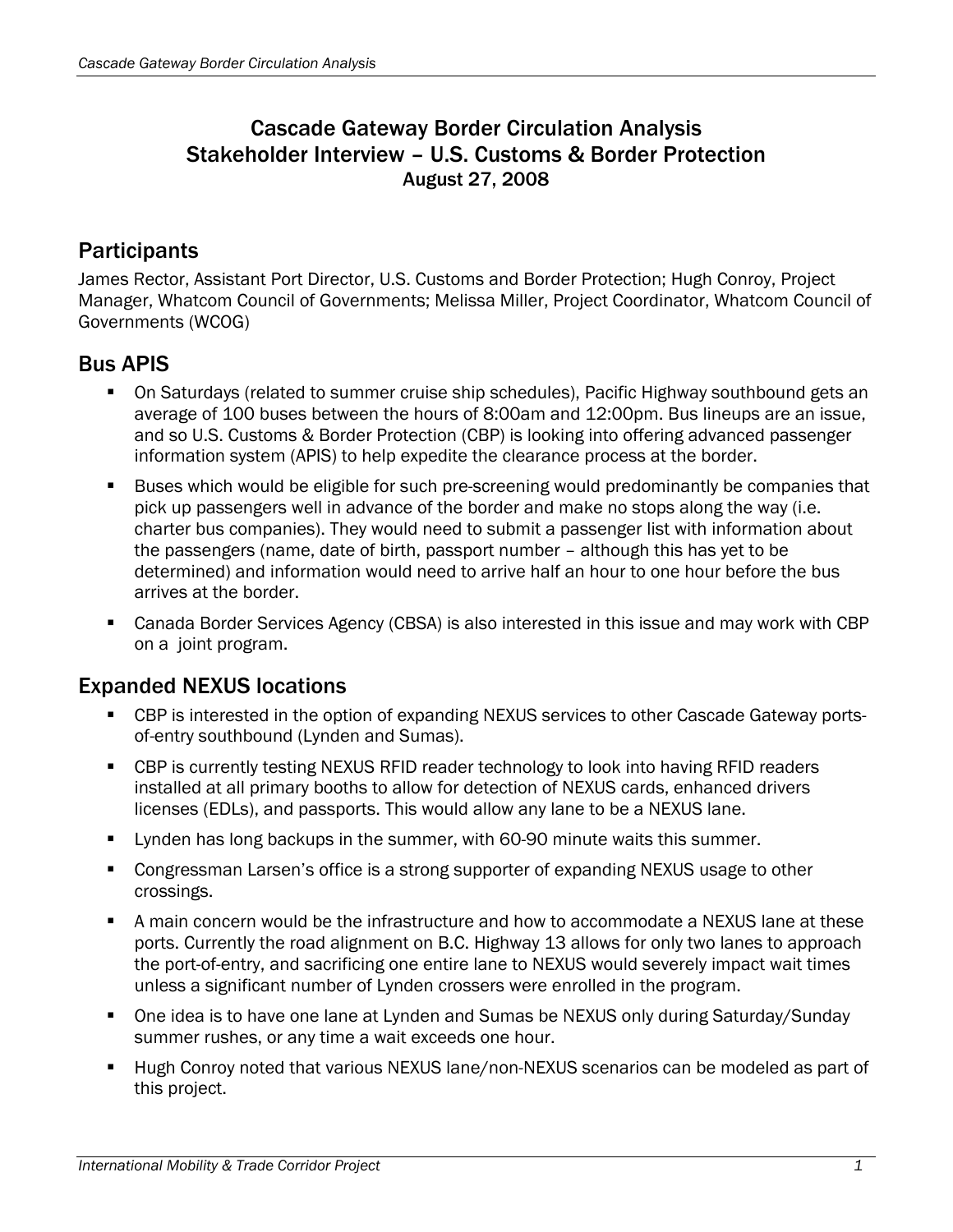## Lynden crossing hours of operation and truck permit status

- The issue of expanding Lynden hours of operation to 24 hours is still being discussed. Currently, CBP feels the evening and early morning hour volumes would be too low to warrant such an investment of staffing resources. However if volumes increase then CBP is open to consider it.
- Facility improvements are needed before Lynden could drop its permit-only status for commercial movements. The port does not have the facility for full inspections of cargo. Until improvements are made it will not change this status.

# FAST program

- There is some surprise that the northbound FAST lane is not receiving as much use as was expected.
- There are no plans to expand FAST clearance to ports other than Pacific Highway.

## Sumas port facility

 Any improvements to the Sumas port-of-entry are pending the completion of the Peace Arch facility redesign.

### Transportation-related improvement requests

 Wait time signage further north on B.C. Highway 99 (southbound) would perhaps help travelers make decisions not only between Pacific Highway and Peace Arch crossings, but choices that could include Lynden/Aldergrove as well.

### Rail issues

- **There are ongoing negotiation issues with the second train, but not from CBP's perspective.** CBSA has some concerns as the train arrives at Pacific Central Station late at night (eleven p.m.) and there are staffing issues. There are also ongoing negotiations about the cost for CBSA to inspect the second train.
- CBP continues to look into rail pre-clearance at the Pacific Central Station to allow the train to continue through the border and not stop until Bellingham. This issue is being pushed at headquarters level and has local support. The main issue is CBP staff and taking them from Vancouver International Airport. There also needs to be a better facility at Pacific Central Station for inspection officers.
- One change to help this issue is that CBP no longer needs to staff the NEXUS urban enrollment center in Vancouver.

## CBP wait time definition

- A recent study by a consulting group for CBP has looked at wait time measurements across the border and how this definition changes, and what technology is used to determine wait time. The finalized definition has wait time determined by end of queue to arrival at the primary booth.
- U.S. and Canadian federal inspection and transportation agencies are sponsoring pilot projects to look at wait time measurements and technology used to calculate this. Three projects, one in Blaine, are proposed.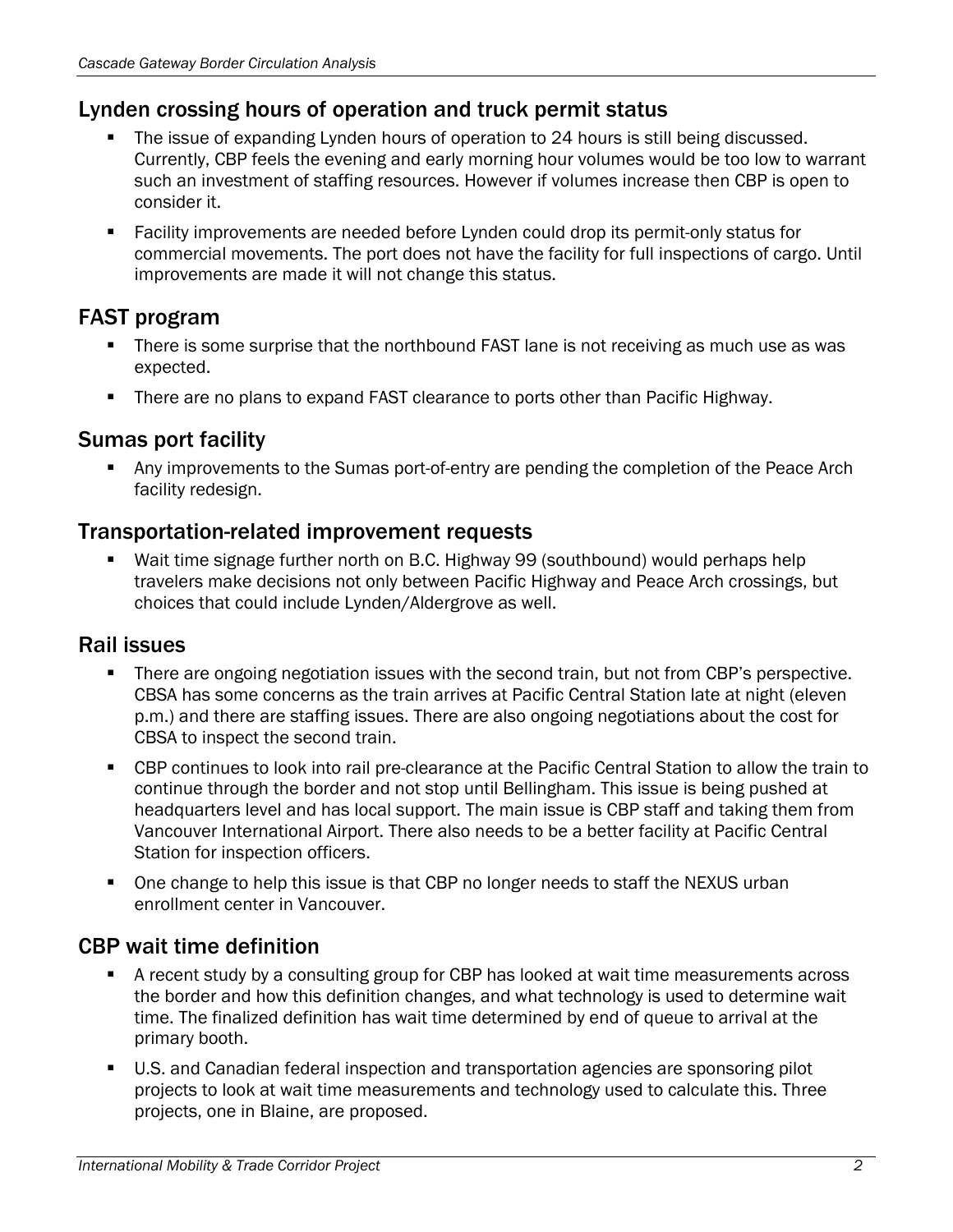# Anti-idling efforts at the border

- **James Rector noted that CBP has no issues with anti-idling measures installed by B.C.** Ministry of Transportation southbound, as long as the system doesn't create added delay.
- **EXP** may have a problem with northbound anti-idling efforts if they involve stopping cars on the bridge over the future inspection facility. This is a sensitive area.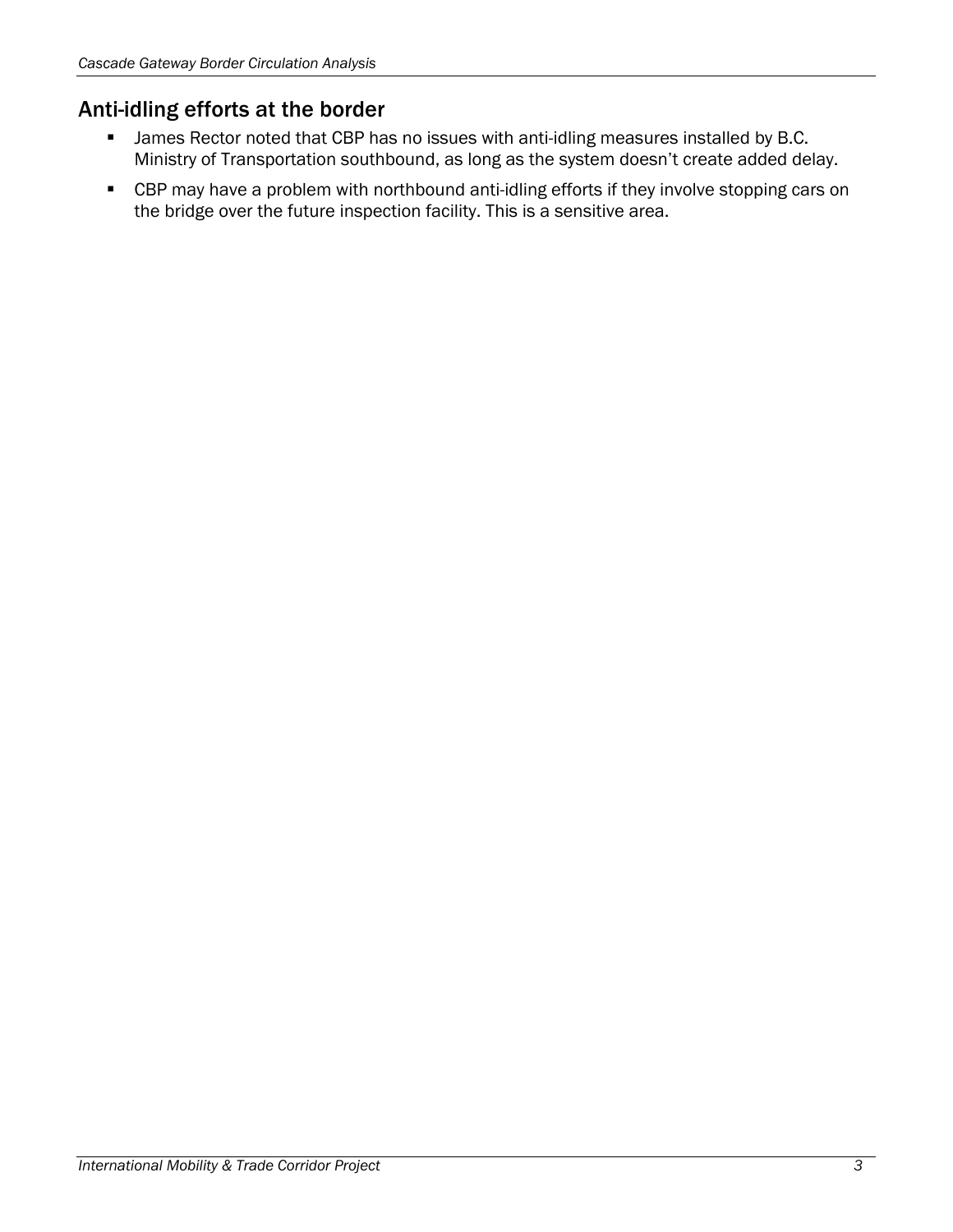## Cascade Gateway Border Circulation Analysis Stakeholder Interview – Canada Border Services Agency September 18, 2008

## **Participants**

Kim Scoville, Port Director, Canada Border Services Agency; Hugh Conroy, Project Manager, Whatcom Council of Governments; Melissa Miller, Project Coordinator, Whatcom Council of Governments (WCOG)

### NEXUS Expansion

- NEXUS lane usage is on the rise, up to 32 percent of total traffic volume northbound at Peace Arch this summer.
- The new Douglas facility will offer two NEXUS lanes.
- The pickets have done a great job of separating NEXUS lanes and led to better lane functionality and usage.
- There is a greater sense of urgency to expand NEXUS to other ports-of-entry now. CBSA would be interested assuming that it could be established without damaging existing general lanes.
- There is interest in opening NEXUS at Sumas/Huntingdon and at Lynden/Aldergrove. Huntingdon is a priority.
- NEXUS is a highly successful program and CBSA has every intention of continuing its success and expanding opportunities for NEXUS users.

### Lynden/Aldergrove

- **NEXUS** is a possibility at this port.
- Due to the poor commercial processing capabilities at Aldergrove, CBSA is considering limiting commercial traffic through this port as a priority, similar to the U.S. permit-only port status.
- **Future designs for the port may propose consider making Aldergrove a passenger vehicle only** port, moving commercial vehicles east (Sumas/Huntingdon) and west (Pacific Highway).
- There is also consideration of making the commercial lane at Aldergrove a FAST only lane. This would move it from Pacific Highway to Aldergrove, to allow better usability of the existing FAST lane at Pacific Highway for general commercial traffic, and to increase the hours of service for FAST users.
- There will not be bus processing capabilities at the new Aldergrove facility.

## FAST Lane

- **FAST lane could be moved to Aldergrove instead of Pacific Highway.**
- **There are no plans to expand FAST northbound to multiple ports-of-entry at this time.**
- **There is hope to possibly look at changes to the program in the future. CBSA is monitoring the** program and its usage in this region and keeping the idea open.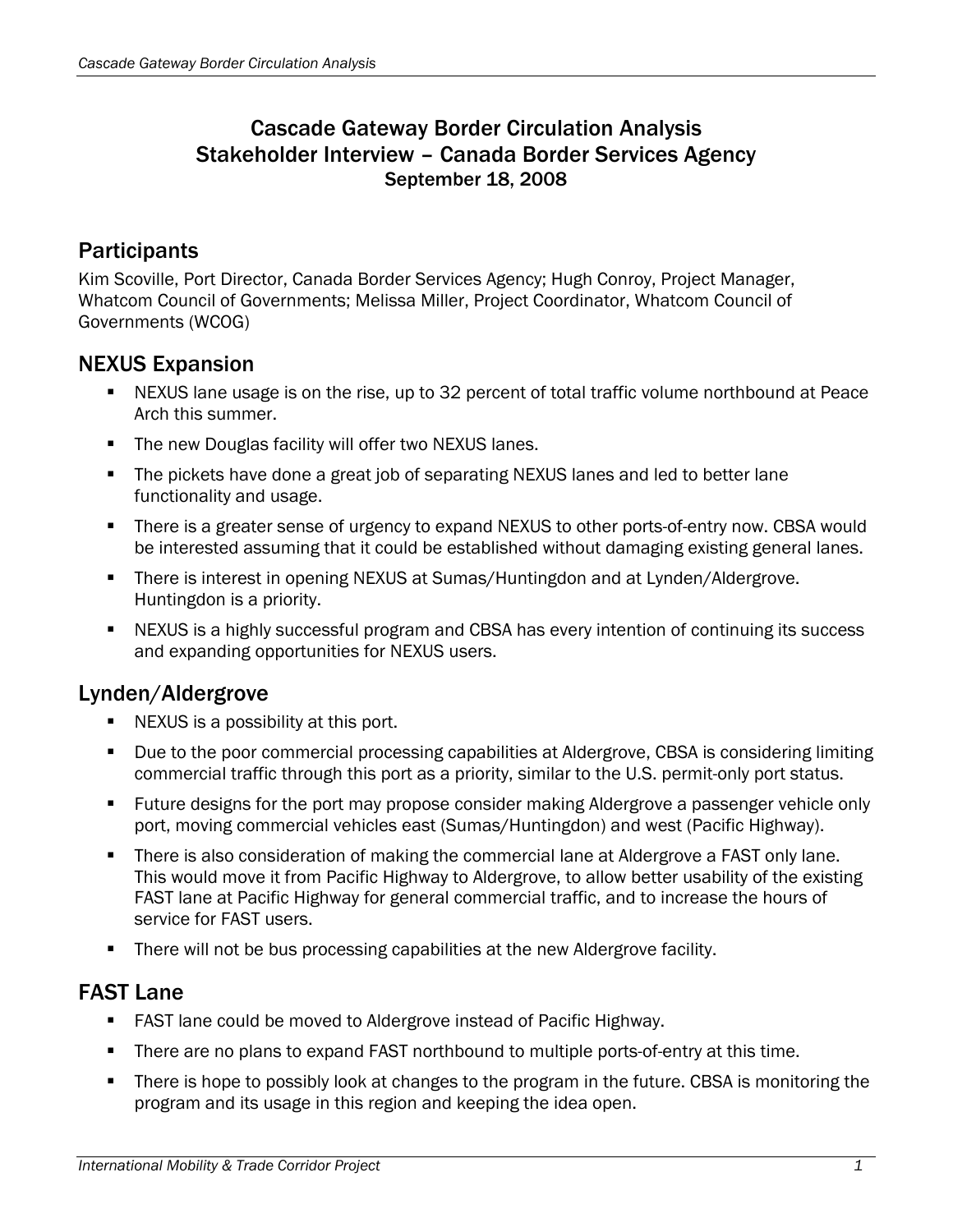The paperwork savings for companies enrolled in FAST are huge. That said, this is more beneficial to the large companies with cross-border business in the mid west than here.

## East-West Connector Routes

 Kim Scoville expressed interest in any connection routes for better usability of the various crossings, including 0 Avenue and 16th in Canada, although he is less convinced of the benefits of 16th over 0 Avenue.

# Other Technology

 CBSA likes the new U.S. Customs & Border Protection technology that allows for advance screening of electronic identification such as enhanced drivers licenses (EDLs), NEXUS cards, and Pass cards in every lane. There is hope to have a similar system northbound in the future.

## Bus traffic

- CBSA is interested in a pilot project at Pacific Highway in coordination with CBP that could receive advance passenger manifests from approved charter companies such as cruise ship servicers.
- They are interested in looking at ways to improve bus passenger processing rather than simply offloading everyone.
- Does not see a public transit service crossing the border (such as a pilot from Whatcom Transportation Authority) as an issue. The bus would be processed like any other buses coming through at this time.

# Advanced Traveler Information System (ATIS)

- Kim Scoville said he is pleased with the way ATIS systems northbound and southbound are functioning and likes the direction they are going. The more information on websites, signs, and through text messaging that can be distributed to travelers the better.
- Wants to change the naming on the northbound WA State Department of Transportation (WSDOT) sign from saying "SR543" and "I-5" to say "Pacific Highway" and "Peace Arch" since that will make it clearer to the travelling public.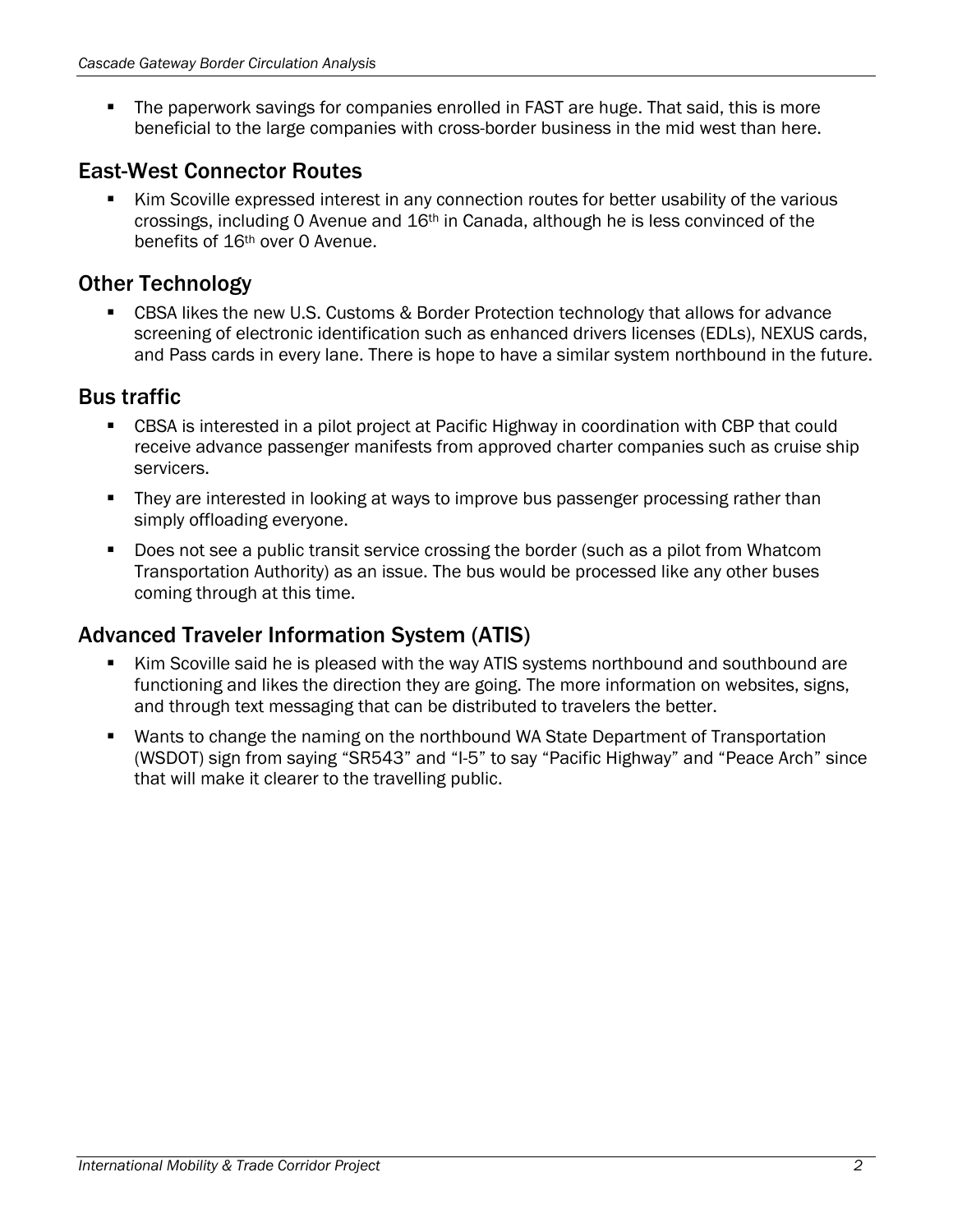## Cascade Gateway Border Circulation Analysis Stakeholder Interview – Township of Langley August 13, 2008

# **Participants**

Paul Cordeiro, Manager, Transportation Engineering; Hugh Conroy, Project Manager, Whatcom Council of Governments; Melissa Miller, Project Coordinator, Whatcom Council of Governments

## Background information about Township of Langley

- Population at 100,000 (and 24,000 in the City of Langley).
- Boundaries are 196<sup>th</sup> and 276<sup>th</sup> streets.
- Most growth occurring north of the City. Population expected to double or triple in the Township over the next 20 years.
- The Brookswood community expected to double in population (currently at 20,000 people) due to Campbell Heights jobs.
- Based on trip diary data gathered in 2004, 70 percent of trips in Langley were internal.
- The Port Kells/Northwest Langley industrial area has already been redeveloped.
- **There is heavy industrial at Gloucester Industrial Park, north of Highway 1 by BC Highway 13.** Currently only two-thirds developed. Bigger users are planning to use that space and could increase traffic demand.
- The Campbell Valley Regional Park is the largest regional park in the GVRD and is split by 16<sup>th</sup> Avenue.

### Transportation plan

- **The Township of Langley has a transportation plan in draft form which will be taken to the** new counsel in January. He will send us a copy of the draft report.
- **Main road network:** 
	- o Trans Canada Highway 1 bissects the township
	- $\circ$  Major east-west roads are 16<sup>th</sup>, 24<sup>th</sup>, and 32<sup>nd</sup>.
- The three major east-west roads will connect through to 216<sup>th</sup> but only 16<sup>th</sup> Avenue will continue east past this point.
- Due to the agricultural land reserve (ALR) it is difficult to widen east-west roads.
- Paul Cordeiro will email us a map of the truck routes. Any changes to truck routes must be approved by the TransLink board even if not a main road network road.
- Langley is changing its definition of a truck from anything over 4,500kg to 10,000kg and over, to coordinate with other regional municipalities.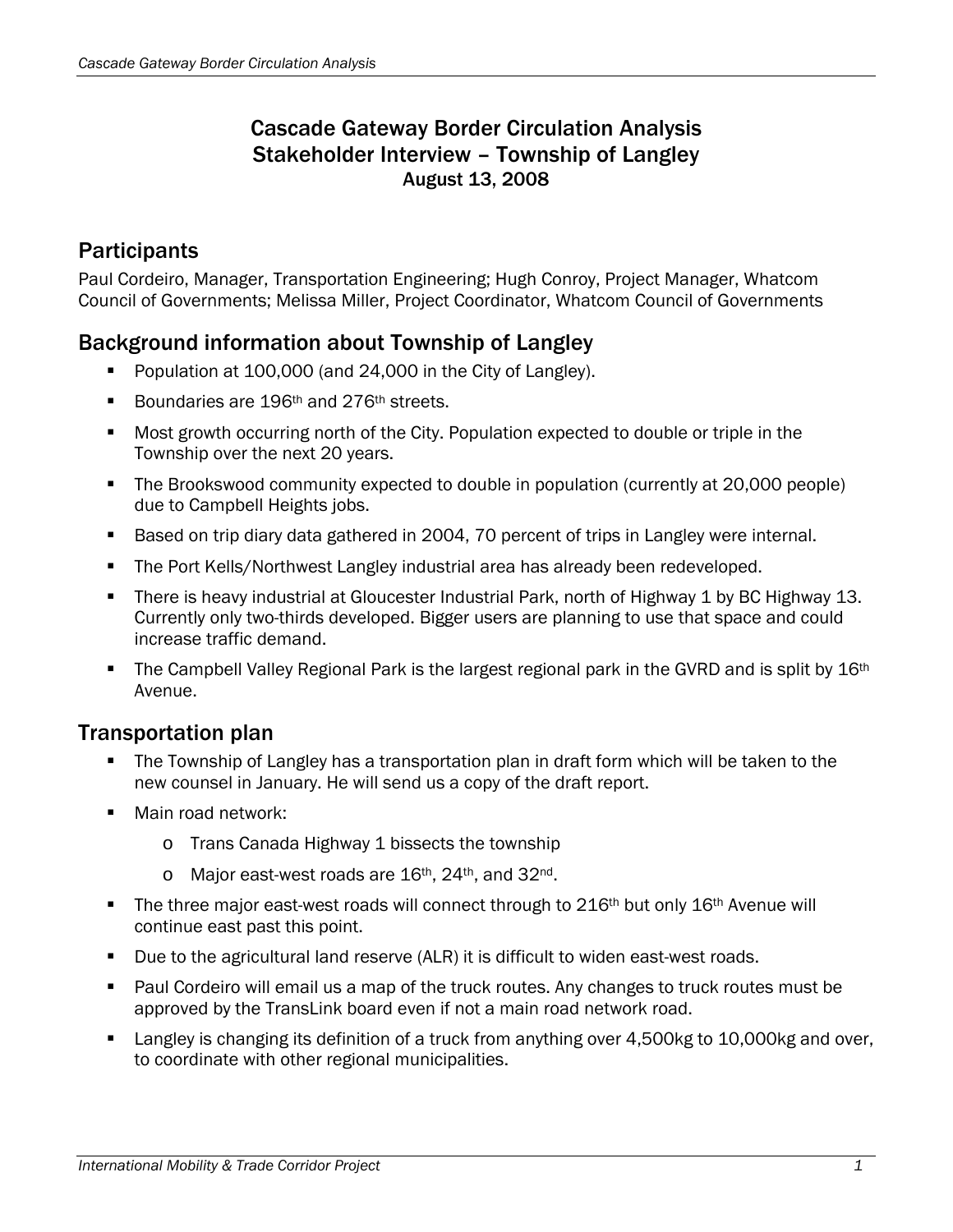#### 16th Avenue

- 16<sup>th</sup> Avenue currently experiencing 10,000 average daily traffic. Expecting that to increase to 16,000 ADT in five to six years.
- Forecasts of  $16<sup>th</sup>$  Avenue traffic account for the development at Campbell Heights in Surrey and the increased industrial usage and growth at Abbotsford Airport. It does not factor in a connection between B.C. Highway 99 and Trans Canada Highway 1 in Abbotsford.
- **24** percent of the traffic on  $16<sup>th</sup>$  Avenue is trucks, mostly gravel and construction, fewer container trucks.
- **Langley currently improving four intersections along**  $16<sup>th</sup>$  **Avenue, adding left turn lanes. The** interchange at 216<sup>th</sup> and 16<sup>th</sup> Avenue will get a roundabout.
- Plan is to widen  $16<sup>th</sup>$  avenue to four lanes. However need to expand right-of-way which is difficult given the ALR. In Surrey, the development areas can help offset costs but for Langley they have to purchase the land outright.
- **There is some opposition from local residents on 16<sup>th</sup> Avenue to the expansion.**
- $\blacksquare$  16<sup>th</sup> is a designated truck route. It is also part of the major road network, meaning that TransLink has a say in the future of the road even though it does not own it.
- Langley interested in showing whether 16<sup>th</sup> Avenue or 0 Avenue is a better option for widening to address east-west movements.
- Concerns with the 0 Avenue option include: need to purchase ALR land is still present; conflicts with border crossing intersection; very hilly route; local access a concern.
- Cost to expand Langley portion of 16<sup>th</sup> Avenue to four lanes is \$80 million, not including any frontage road construction. More likely closer to \$100 million. This would include buying land and widening 13 miles of roadway.

#### 200th Avenue

- Langley also concerned with widening 200<sup>th</sup> Street (north-south) to six lanes to better accommodate traffic coming from the six-lane Golden Ears Bridge. North of the city, 200<sup>th</sup> is very busy (40,000-45,000 ADT). Golden Ears Bridge is projected to eventually see 60,000 cars a day.
- **Langley is improving some parallel north-south routes to take some of the traffic off 200th.**
- **Pitt Meadows is planning a redevelopment of their airport and industrial zone and also** anticipates an intermodal container yard.
- **Much of this container traffic may take 200<sup>th</sup> down to 15<sup>th</sup> Avenue and the Pacific Highway** port-of-entry.

#### Trans Canada Highway 1

- A new highway interchange at  $216<sup>th</sup>$  and Trans Canada Highway 1 is built.
- An overpass at  $208<sup>th</sup>$  will be doubled.
- A tunnel under Trans Canada Highway 1 is planned at 202<sup>nd</sup>.
- Up to 200<sup>th</sup>, Trans Canada will be widened to two general purpose and two HOV lanes. After 200th there will be just HOV additions.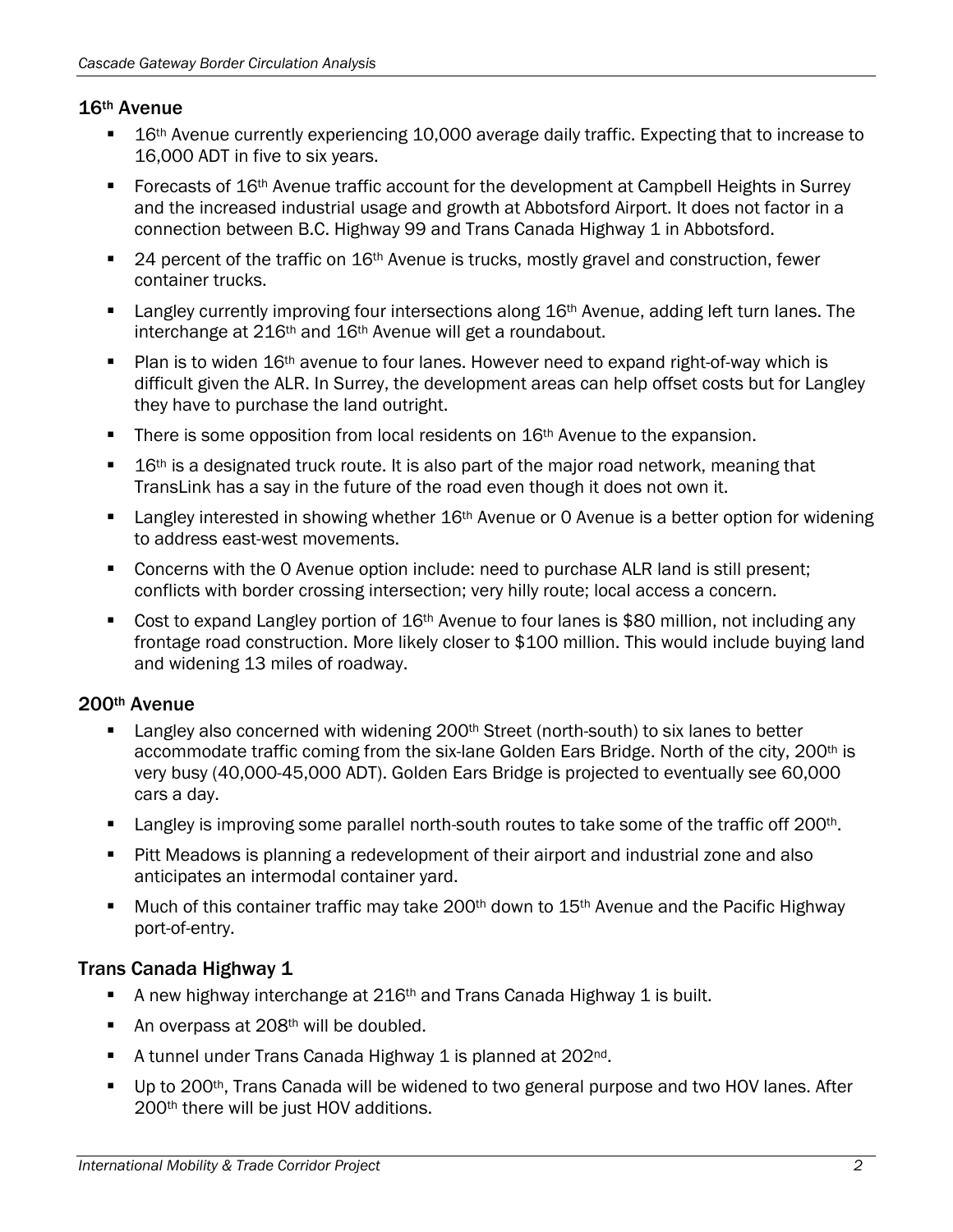## **Transit**

Bus rapid transit lanes included in plans.

### Rail

- Plan to have eight rail separations between Delta and Langley as part of the Roberts Bank/Delta increases of rail cars. The cost is \$300 million and will be paid by several funding partners.
- Local rail advocacy group pushing to restore interurban rail line between Chilliwack to Vancouver. This would be expensive.
- Recent rail study showed that main rail line has two choke points that are too busy with cargo for regular passenger rail service (20-22 trains a day, planned increases to 40 trains a day).
- Langley's focus is not on intercity rail service, since the city has a goal of creating a job for every person who lives in Langley and to remain as a sustainable community.
- **Instead of rail, looking at bus lanes along main thoroughfares.**

## Truck parking

- Truck parking is an issue in Langley. Complaints are regularly received.
- Like Abbotsford, Langley farms provide some parking for trucks.
- Trucks are not allowed off of the truck routes, although this is not enforced.
- Individual businesses are being required to provide parking for their own vehicles, and to not have them on city streets. Long haul drivers park in their driveways.
- Langley sees this predominantly as a private industry solution. B.C. Trucking Association is located in Langley and they have concerns. One solution would be to pursue a private sector parking location off-street. The municipality will not pursue this issue at this time.

## Anti-idling

- Langley has an anti-idling initiative and pilot project underway at rail crossings. Flyers have been distributed and signs erected in the crossing area. A study was done before and one will be completed after the campaign.
- **There is no Township law against idling. This is a pilot project only.**

### Border concerns

- Issues with the intersection right at the border on Zero Avenue. People are driving on the wrong side of the road, on the shoulder, etc.
- **EXECUTE:** Langley considering turning restrictions to reduce accident hazards.
- Ideally Highway 13 could be widened and a through-lane provided.

### Other issues

 Langley lights and other traffic management equipment not tied into the B.C. TRAN system or other regional system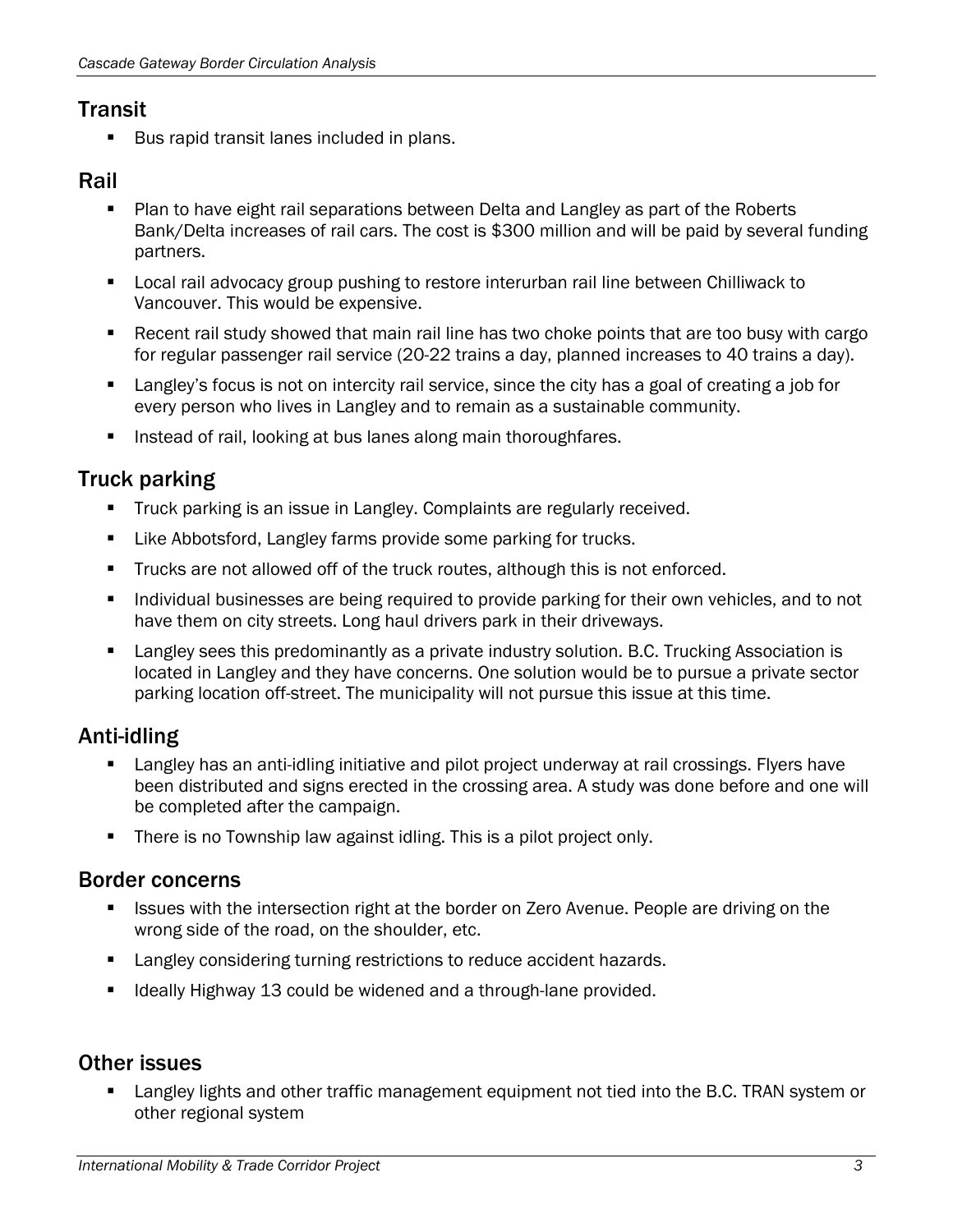- **Langley has plans to build a new traffic management center. This will also tie in with the** integrated regional signal system project, partnering with Surrey, TransLink, TRAN, and Transport Canada.
- Currently Langley's technology is not compatible with TransLInk's system.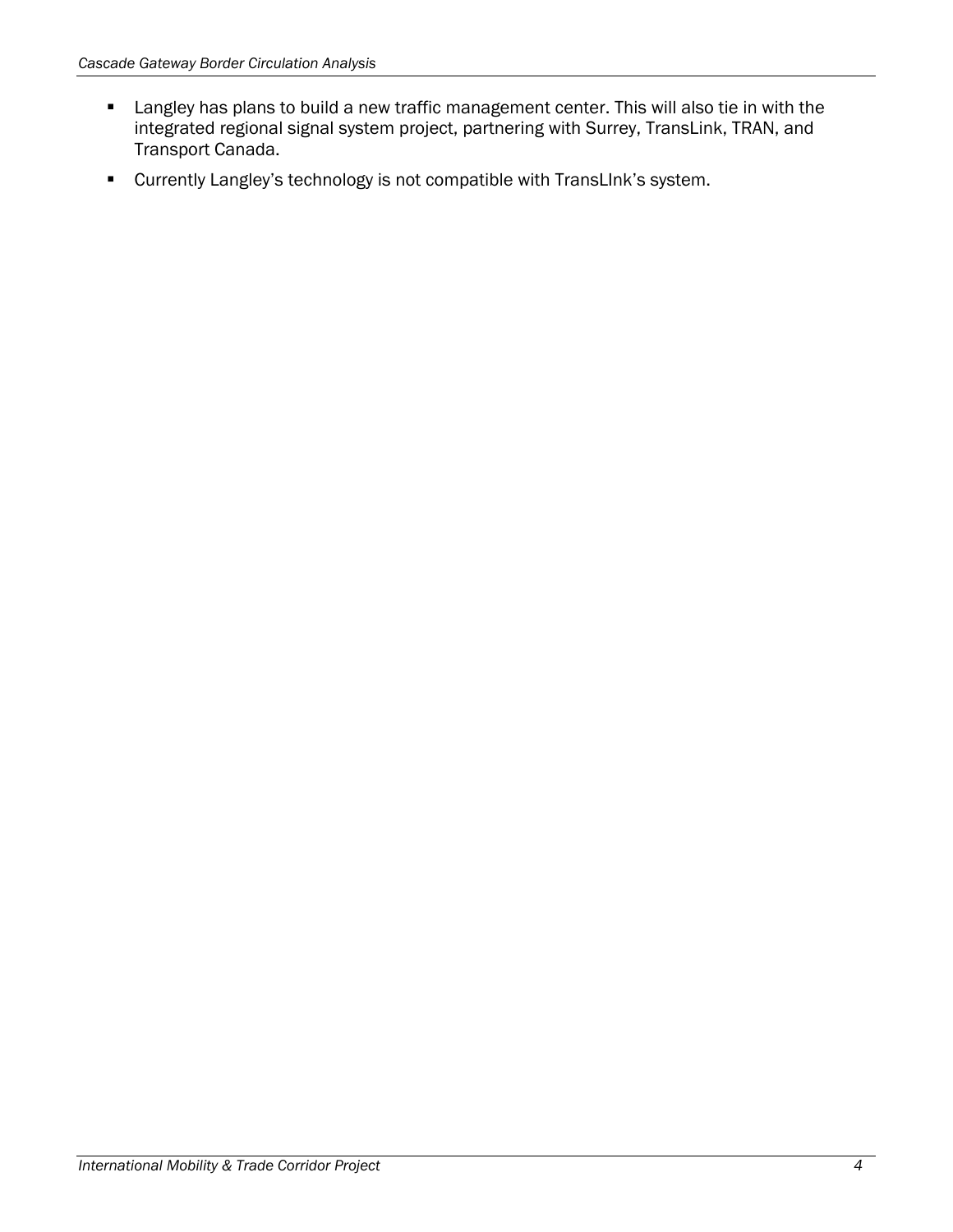## Cascade Gateway Border Circulation Analysis Stakeholder Interview – City of Lynden August 27, 2008

#### **Participants**

Amy Harksell, Planning Director, City of Lynden; Hugh Conroy, Project Manager, Whatcom Council of Governments; Melissa Miller, Project Coordinator, Whatcom Council of Governments

### Transportation projects

- WA State Department of Transportation (WSDOT) is in the process of widening Guide Meridian (SR 539)
- As part of this project they will be improving lights and adding roundabouts which will affect Lynden.
- No new roads are planned within Lynden's urban growth area. The focus of development is within these boundaries.
- **IMPROVED CONNECTIONS between I-5 and Lynden (either along Birch Bay-Lynden Road or any** other east-west corridor) are viewed as positive for economic development.
- **IMPROM** Improvements of Badger Road are also supported, better connecting Lynden and I-5.
- The only concern regarding a more developed 16<sup>th</sup> Avenue in B.C. would be the issue of B.C. stormwater flowing across the border and flooding N. Whatcom County. Development on the Canadian side of the border has increased water coming across the border. Water has been lstanding on Boundary Road, Badger road, and has flooded fields.
- **There is hope that discussions regarding the storm water issue are occurring at the state and** province levels. Department of Fish and Wildlife is also involved.
- Dale Purcell will send WCOG a copy of Lynden's truck route map.

#### Trade analysis

 Lynden completed a retail trade area analysis (which did not include cross-border travelers since that target market is so strongly affected by exchange rates). The study did not identify target industries but specified numerous component manufacturers (i.e. Lynden Door). St. Joseph's Hospital also owns land.

#### Rail

**E** Lynden has one rail spur predominantly used by Westfarm and Versacold. There is no land along the line for further development and no depot for loading or unloading, so its prospects for further development are limited.

#### Lynden-Aldergrove Port-of-Entry

**EXTER** Lynden would support a 24-hour border crossing, especially to accommodate the numerous cross-border commuters who travel to and from Lynden.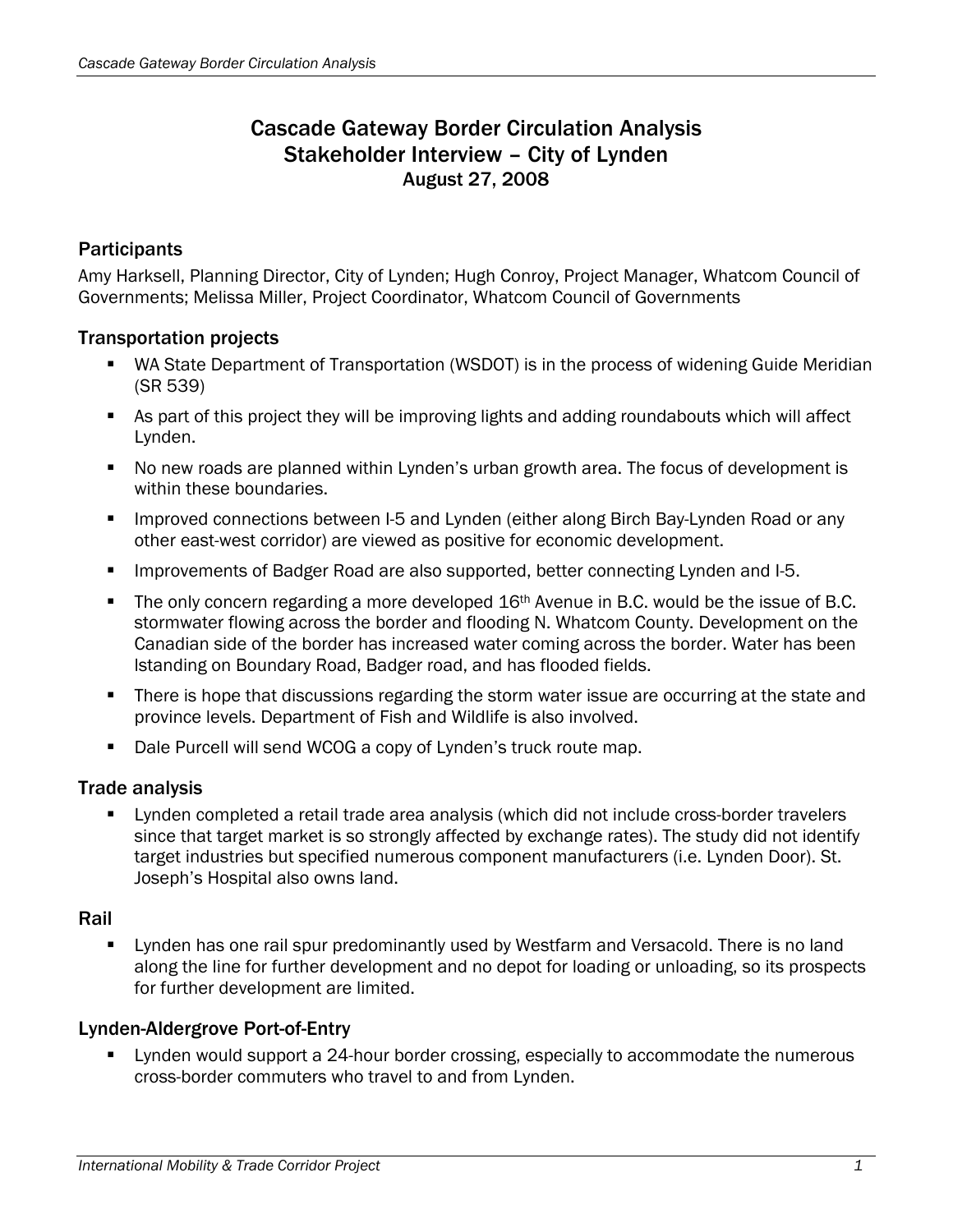- **EXECT** Acknowledges this would require some changes with emergency services but few planning concerns.
- NEXUS at Lynden would be a benefit especially for regular crossers and commuters. Currently there are long lines southbound at 7:30 in the morning, waiting for the port to open. Trucks also block the lanes.
- Amy Harksell acknowledged that many pilots who fly out of YVR and Abbotsford live in Lynden and cross the border regularly.

### Truck parking

**Truck parking is not a concern in Lynden. A few trucks have been noticed parked at Cost** Cutter and there has been some discussion from folks interested in developing a trailer parking area, but this is not a big issue.

### Relocation of cross-border businesses

- Amy Harksell noted a change where businesses have relocated their warehousing facilities on the U.S. side of the border to avoid long queues at the border when servicing a large U.S. market.
- **The addition of a NEXUS lane and 24-hour operations at Lynden would benefit these** companies relocating to the U.S. for the sake of employees and other services.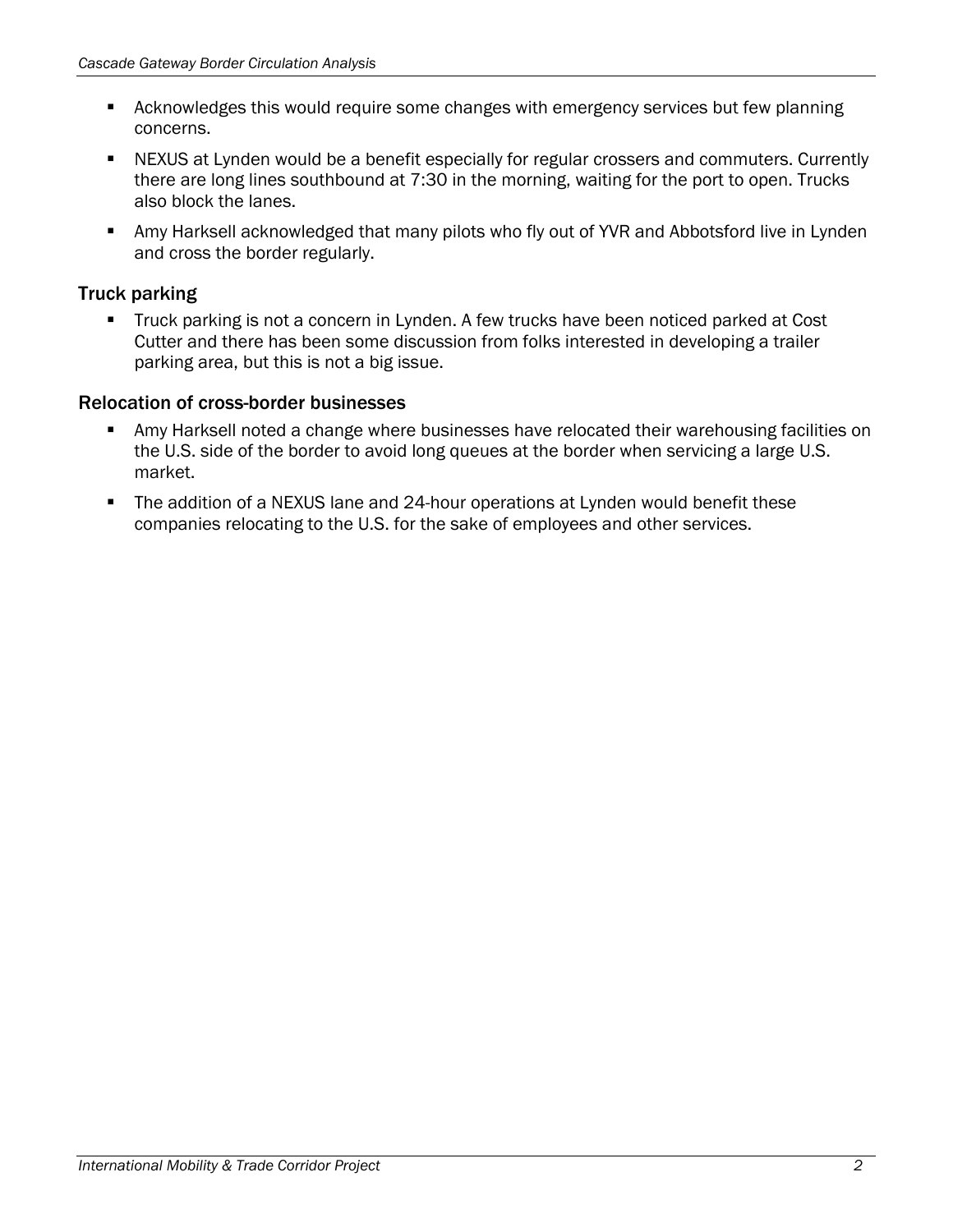## Cascade Gateway Border Circulation Analysis Stakeholder Interview – Port Metro Vancouver October 8, 2008

### **Participants**

Dennis Bickel, Senior Manager, Supply Chain, Port Metro Vancouver ; Hugh Conroy, Project Manager, Whatcom Council of Governments; Melissa Miller, Project Coordinator, Whatcom Council of **Governments** 

#### Lower Mainland shortsea shipping project

- Transport Canada has announced five funded projects to establish shortsea shipping within the Lower Mainland region to serve domestic routes.
- **Projects will begin in 2009.**
- The projects include new terminal infrastructure.
- Five projects were chosen for the Asia Pacific program. Two of the projects will be at deep sea ports and three at private facilities.

#### Amalgamated port authority

- Five ports merged together to join the amalgamated port authority called Port Metro Vancouver (PMV).
- An origin-destination analysis was completed after the amalgamation to look at supply chain issues. There is an increase in containerized movements and domestic re-stuffing of goods.
- The merger provided additional land as well as assistance to the smaller ports. Data from each port is different however so now PMV is working to consolidate and coordinate data.

#### Freight movements

- **There is a split between goods going on truck and on rail from the port.**
- Most of inbound freight at PMV is destined for Canadian markets. Midwest and U.S. markets are predominantly served by Port of Prince Rupert in Canada
- 60 70 percent of the rail is for imports from vessels.
- The port has dramatically reduced the numbers of trucks serving the area. This has improved air quality standards and improved coordination with the companies that are serving the port. The goal was to make sure the vehicles are inspected and safe, and that movements are coordinated. They instigated a port licensing system and have reserved the right to refuse access to the port.
- The port is now working with MOT and TransLink looking at an RFID tag pilot project to monitor movements. Eventually the port wants all trucks to have mandatory two-way readers.
- 95 percent of trucks leaving the port facilities are destined for the Lower Mainland. A lot of the long-haul has shifted to rail.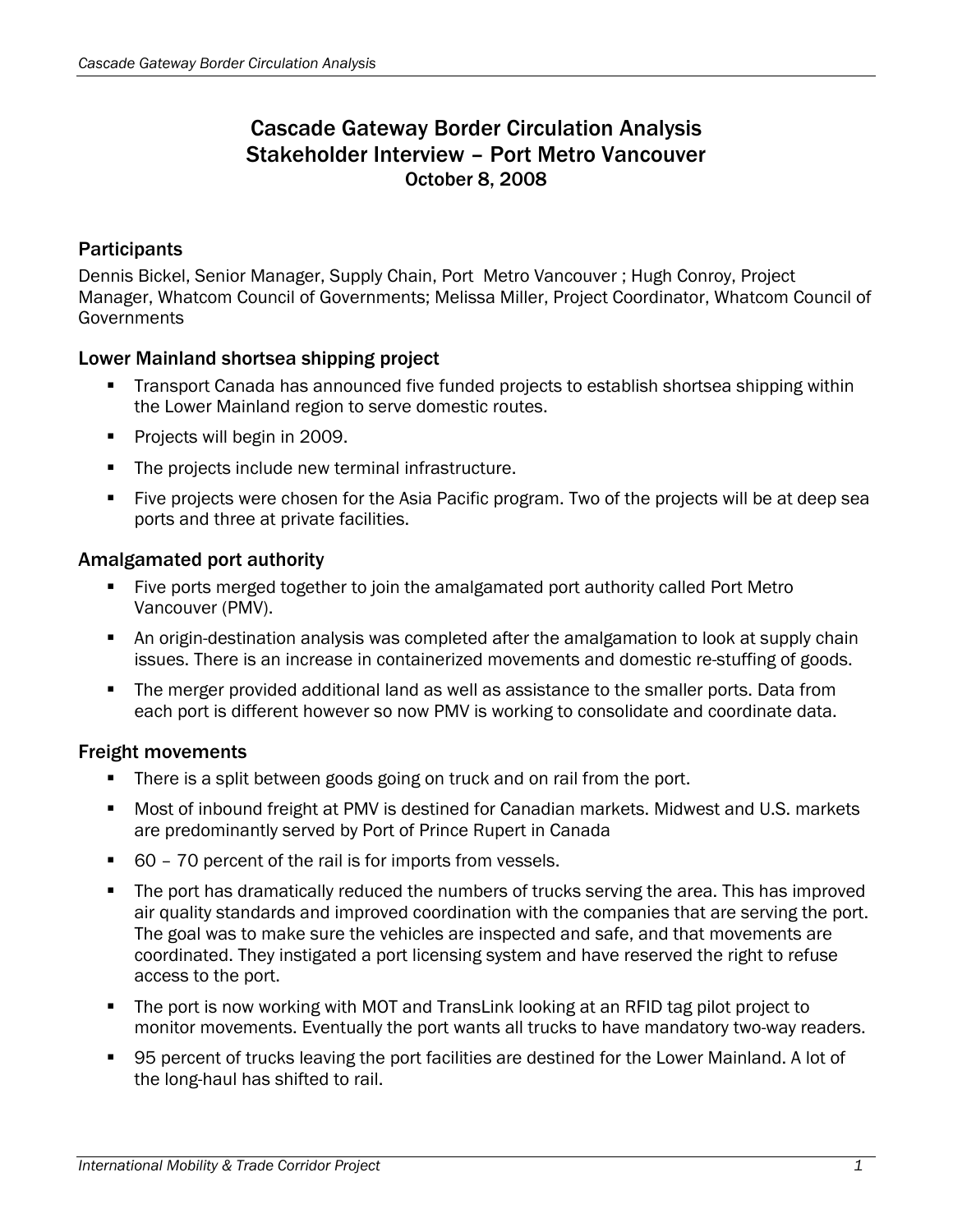- The origin-destination analysis did not include the type of facility at destination (i.e. distribution centre) so where goods went from that point is uncertain. The study tracked the movement of the truck, not the goods.
- The port is looking at options for container handling. The goal is to improve accounts with inland container services. PMV is also looking for opportunities to develop inland container-handling facilities.<sup>[1](#page-18-0)</sup>
- **The port has been somewhat buffered from the worldwide recession given the strong** Canadian market. However exports are slowing down to Asia and demand is decreasing which will affect trade. They also have some exports backing up at the facilities due to credit issues.
- Statistics still show the port growing. The port is currently at an annualized 3 percent growth rate.

### Model

 $\overline{a}$ 

- PMV has a general model and planning model for movement of its freight. It is recognized that the movement of freight from the port on the land side is messy.
- The port has a trip generation model to forecast volume and distribution of modes and commodities to and from the port facilities.
- PMV will be working with TransLink in 2009 to update the regional model based on their trip generation model.
- The model includes both a road and a rail analysis. They also account for passenger rail movements in their model. They will also include a variable for shortsea shipping in the near future.
- Port modeling is not based on horizon years for forecasting, but instead uses a threshold basis. They will then either accelerate or decelerate their plan based on model results[.2](#page-18-1)

### Port Authority road network

- This road network is a platform they advocate for improvements to roads servicing the port.
- The process confirms their major road network routes.
- PMV wants to optimize the allocation of road usage based on demand to reduce truck congestion on particular routes.

<span id="page-18-0"></span><sup>1</sup> Question for circulation analysis – how would location and associated modal split with these facilities change the volume and location of regional, cross-border movements?

<span id="page-18-1"></span><sup>2</sup> Question for circulation analysis – good potential here for data/information collaboration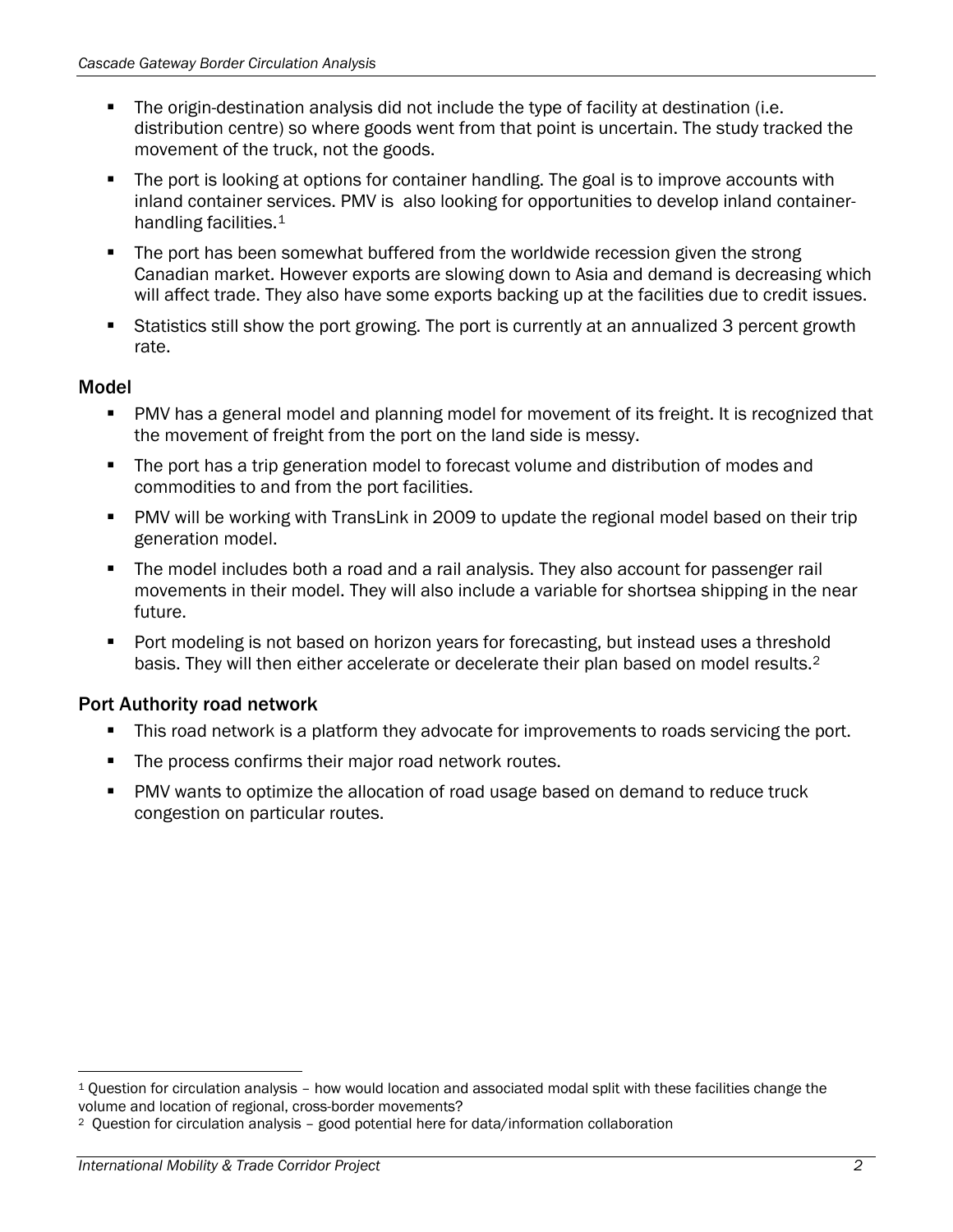## Cascade Gateway Border Circulation Analysis Stakeholder Interview – City of Sumas August 12, 2008

#### **Participants**

Mayor Bob Bromley, City of Sumas; Rod Fadden, Utilities Superintendent, City of Sumas; Hugh Conroy, Project Manager, Whatcom Council of Governments; Melissa Miller, Project Coordinator, Whatcom Council of Governments

#### Border concerns

- City of Sumas has closed down Cleveland Street at Railroad because U.S. Customs and Border Protection (CBP) continue to use Railroad Ave., a city road, as a storage lane for inspecting trucks. Trucks are parked while truckers have to file for paperwork.
- **Northbound truck queuing is the biggest challenge.**
- When passenger vehicles queue up along Cherry Street they block truck access to the Garfield Street truck route. Sumas wants to have a variable message sign on WA SR 9 which would reroute trucks west and then back east along Bob Mitchell Road so they can avoid the Cherry Street passenger queues when they are long.
- CBP is performing a larger number of outbound inspections, two to three times a day in the passenger lanes, which interferes with car traffic and backs it up, backing up truck traffic as well. If this continues, Sumas requests an additional sign south of the city to redirect trucks from Highway 9 to Bob Mitchell Road when this occurs.

#### Passenger vehicles

- Most Sumas residents travel to Bellingham by going Hovel Road to Goodwin Road to Siper Road, which spits a driver out at Nugent's Corner on SR 542.
- For non-residents, the Badger Road connection is important, as is Highway 9.
- There is interest in a NEXUS lane, although there wouldn't be enough traffic at present to justify designating a lane every day to NEXUS.

#### Rail

- Currently 4 trains a day pass through Sumas. That's expected to double eventually with the garbage hauling to eastern Washington. And additional trucking terminals are looking at rail relocation and transfers as well.
- Weight limitations on the bridges of the BNSF short line are too low for some companies that were considering relocating in Sumas. They located in Ferndale instead. These limitations also affect Canadian industrial movements.
- Rabanco hauls Canadian garbage from Abbotsford south. Sumas limits the train parking to twenty-four hours but occasional delays have led to complaints regarding the smell.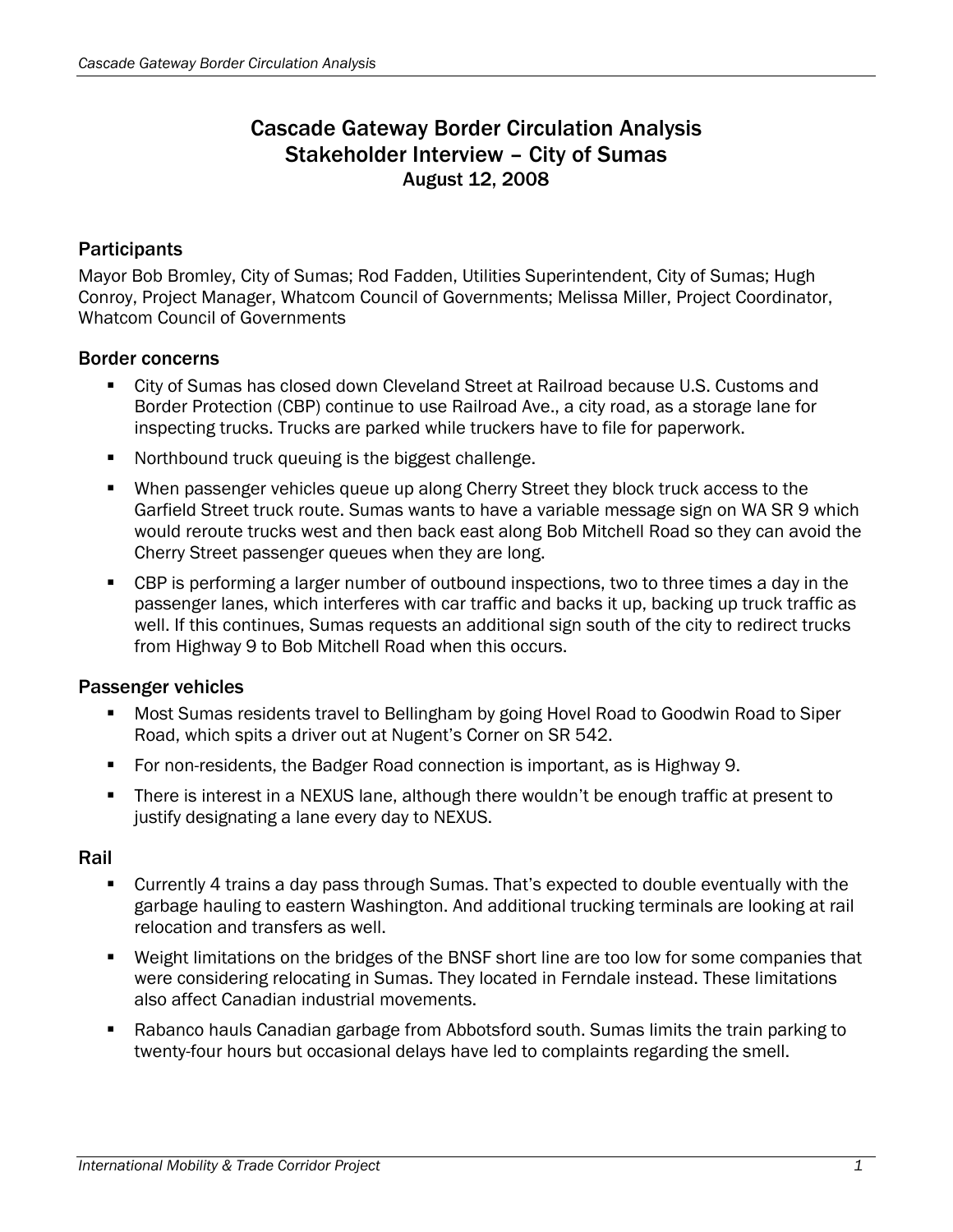### Truck parking

- **More and more streets in Sumas are being designated no truck parking.**
- **There are only a few truck parking facilities in the area. There is hope that a private truck** parking area may be established near the Starvin Sams store at the old car wash. Twenty semis could be parked there.

### Future plans

- Sumas may add additional industrial lands on the Bob Mitchell Road side of town.
- **Federal appraisers came out in March to appraise properties for a proposed expansion of the** U.S. port facility in Sumas.

### Lynden/Aldergrove 24 hour concerns

 Sumas warns the City of Lynden of the additional costs for servicing a twenty-four hour port facility with emergency services (police and fire). Sheriffs department will also need to respond.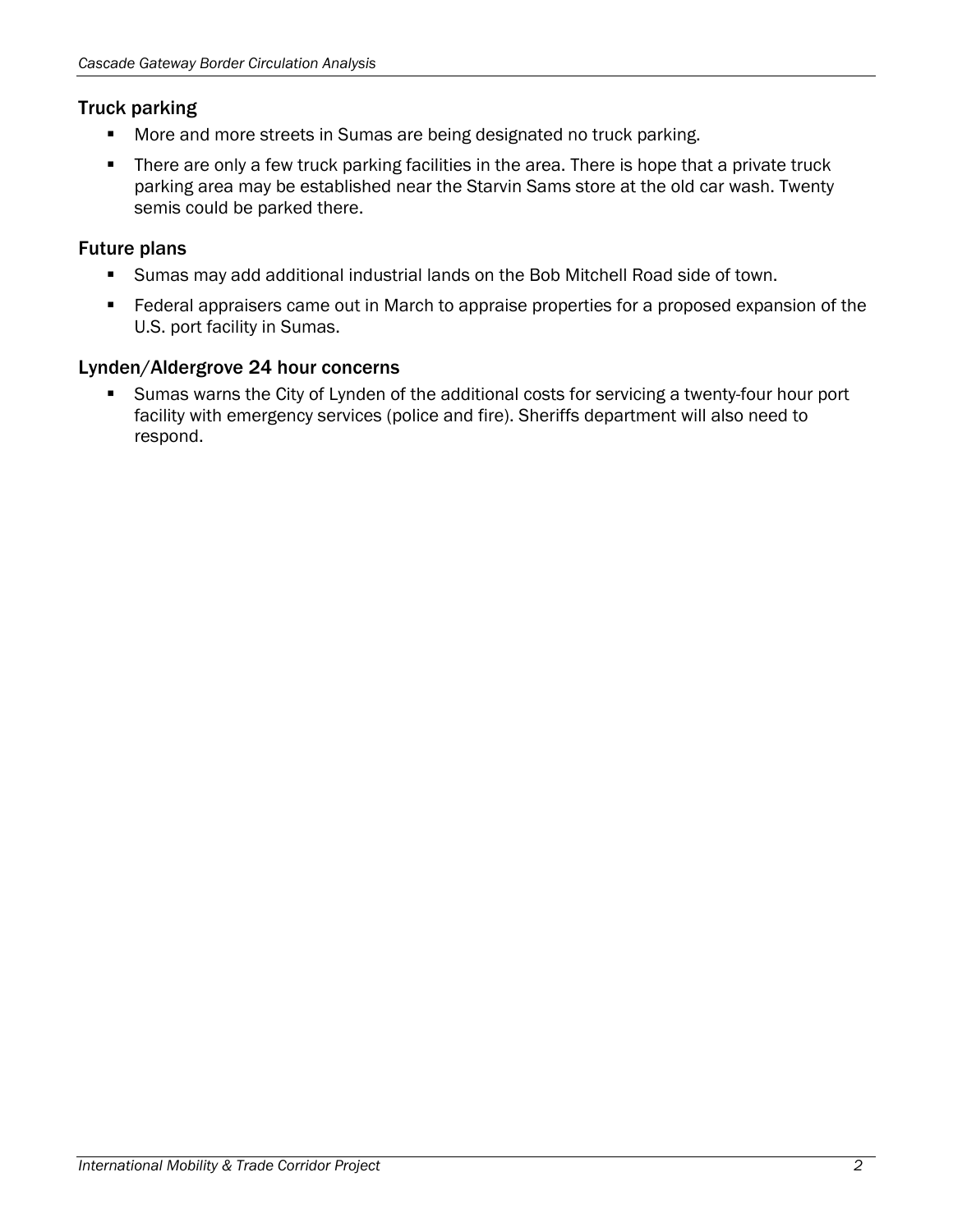## Cascade Gateway Border Circulation Analysis Stakeholder Interview – City of Surrey August 13, 2008

## **Participants**

Jaime Boan, Transportation Manager, Engineering Department, City of Surrey; Mirjana Petrovic, Transportation Engineer, City of Surrey; Hugh Conroy, Project Manager, Whatcom Council of Governments; Melissa Miller, Project Coordinator, Whatcom Council of Governments (WCOG)

## Transportation plans

#### 16th Avenue

- The City of Surrey would like to consider an interchange at B.C. Hwy 99 and 16<sup>th</sup> Avenue, however they have already proposed an interchange at Hwy 99 and 24rth Avenue so B.C. Ministry of Transportation and Infrastructure (TRAN) may not support the concept.
- Any improved access on 16<sup>th</sup> Avenue could be reached from B.C. Hwy 99 via the King George Highway exit or a future 24th Avenue exit.
- Surrey is interested in a model showing the effects of linking 16<sup>th</sup> Avenue in Abbotsford along King Road to Trans Canada Hwy 1, as this may affect Surrey volumes.
- Plans include widening  $16<sup>th</sup>$  Avenue to 6 lanes between B.C. Hwy 15 and  $152<sup>nd</sup>$ . However it may be important to consider further widening depending on modeling results from Abbotsford.

#### 24th Avenue and new developments

- **Large new commercial and industrial developments are planned for 24th Avenue.**
- Commercial development is 90 percent constructed and functional.
- New land use plans have five subareas which call for much higher densities on 24<sup>th</sup> and environs.
- **Campbell Heights developments will provide 40,000 jobs.**
- Area One (west of  $192^{\text{nd}}$ ) is almost complete. Area Two (east of  $192^{\text{nd}}$  and west of  $196^{\text{th}}$ ) is the second phase of the project.

#### Other plans

- Surrey's plans for King George Hwy and B.C. Hwy 99 include widening to six lanes with two additional lanes in each direction (one lane dedicated to rapid bus transit). Bus lanes are planned but not yet funded.
- **TRAN currently expresses no interest in increasing access to B.C. Hwy 99. Numerous studies** have been done on Hwy 99 interchanges but current priorities at TRAN are opposed to additional interchanges and more focused on multimodal development.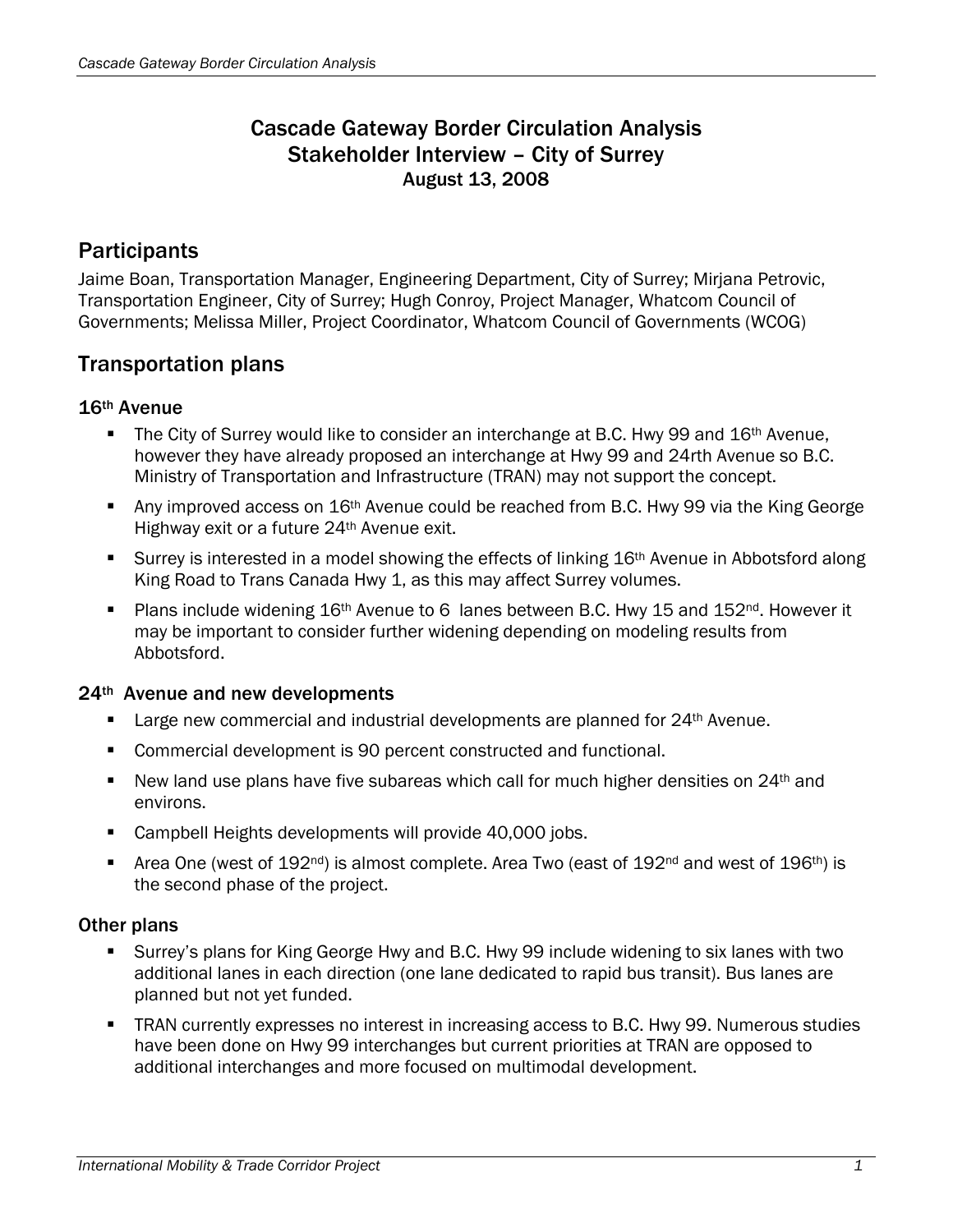- Many roads in Surrey are designated by TransLink as part of the Major Roads Network. TransLink therefore has a say in the planning for these roads and provides 50 percent of improvement funds.
- 84<sup>th</sup> Avenue will be connected through and link the Nordell neighborhood to Delta.
- 88<sup>th</sup> Avenue will be widened.
- Colebrook Road is being evaluated for a toll expressway with standard interchanged and four lanes. It will continue through Langley and connect to Trans Canada Hwy 1 via the B.C. Hydro corridor (tying in at 196<sup>th</sup>).
- A new industrial area is being developed along B.C. Hwy 99.
- There are designated truck and hazardous material routes through Surrey and they are enforced. Truck routes include 16<sup>th</sup>, 32<sup>nd</sup>, and 192<sup>nd</sup> to Hwy 10.
- Jaime Boan will send a list of planned improvement projects.

### Population forecasts

- Between 8<sup>th</sup> Avenue and B.C. Hwy 15, the new development near the border will be built out to approximately 4,000 people.
- Grandview Heights developments will house 35,000 40,000 people.
- Semiahmoo Town Centre between  $16<sup>th</sup>$  and  $152<sup>nd</sup>$  Avenues will also have large developments, including 40 story residential towers. White Rock is planning similar high-density structures in the area.
- Semiahmoo Town Centre is a ten year plan, included in the TransLink model. Mira Petrovic will inquire as to whether the plan is available.

### Rail

The proposal to move the rail line east to run parallel with B.C. Hwy 15 still exists but the project is very expensive. There is still interest in moving the rail off the waterfront but the priority does not match the cost..

### **Bus**

- Surrey, TransLlink, and B.C. Province are partnering to build rapid bus lanes along King George Hwy, Fraser Hwy, and 104th Street.
- New bus routes will take passengers to SkyTrain in Richmond.

### Truck parking

- Truck parking is not as big a problem in south Surrey as it is in north Surrey. A large number of trucking companies are based in north Surrey and are private owned by residents living in the area (predominantly in the Newton neighborhood). They are parking illegally on city roads or on agricultural land.
- **Several approaches to the problem have been presented:** 
	- o Develop a truck parking coordinator position through the City of Surrey which would set up a website and provide a list of where parking is available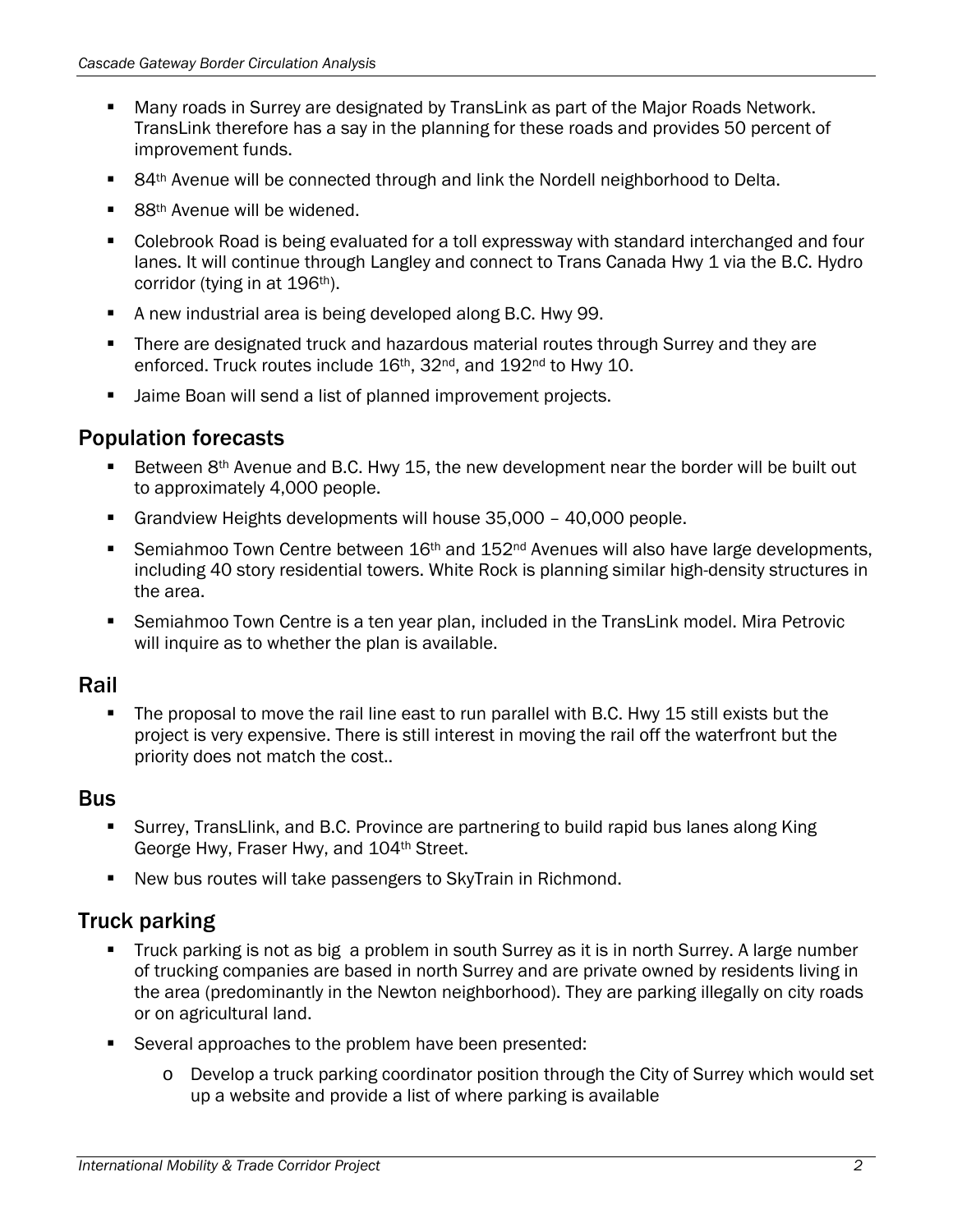- o Change the bylaws to increase the number of trucks allowed at industrial zone properties.
- o Looking at on-street parking locations.
- o Develop agreements for a private cooperative near B.C. Hydro lines for private commercial parking.
- Surrey is not currently addressing the issue of illegal parking on agricultural lands.
- Surrey would prefer to have a private agency address these issues.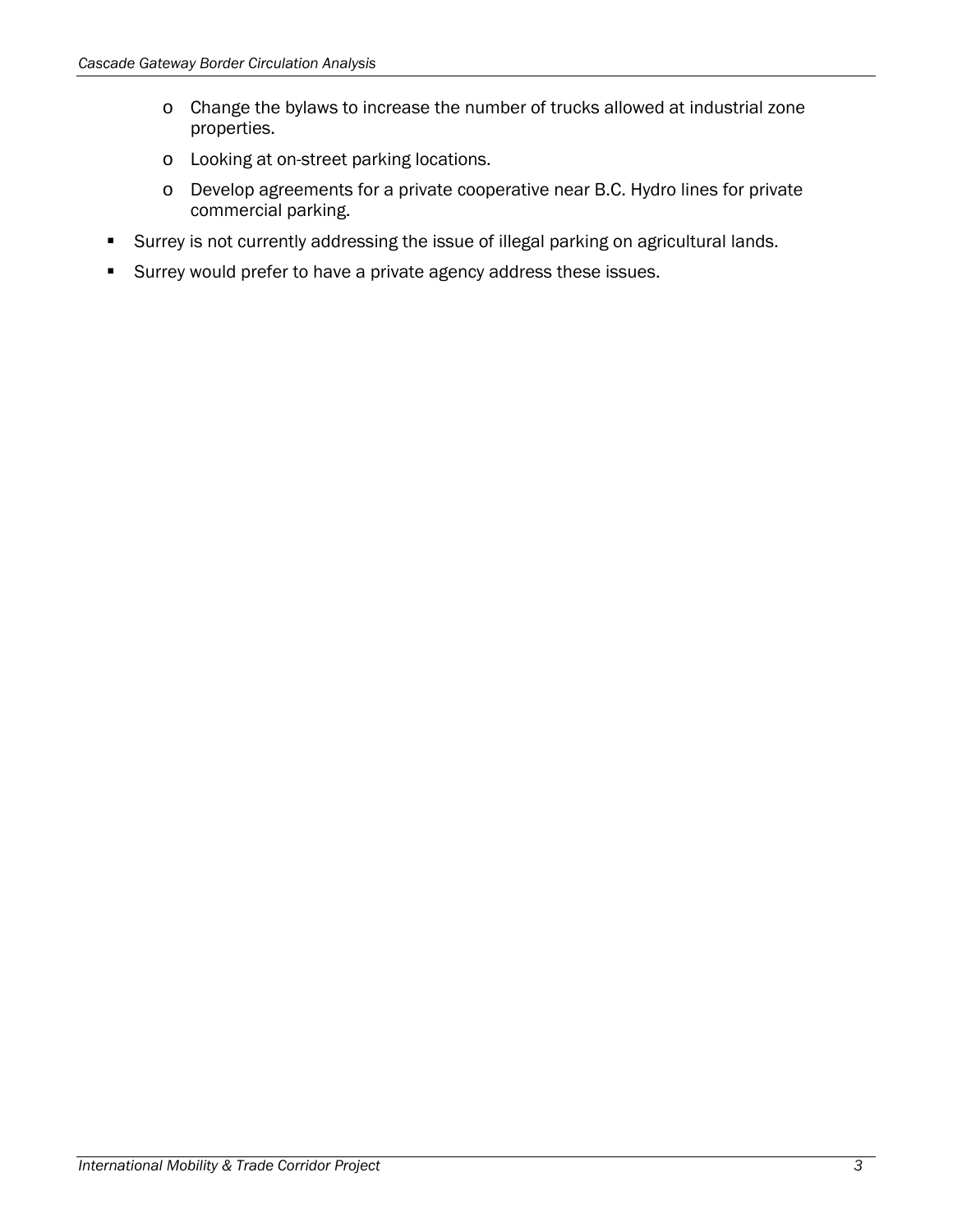### Cascade Gateway Border Circulation Analysis Stakeholder Interview – TransLink September 4, 2008

# **Participants**

Keenan Kitasaka, Manager, ITS, TransLink; Helen Cook, Program Manager, Roads & Infrastructure Planning; Hugh Conroy, Project Manager, Whatcom Council of Governments (WCOG); Melissa Miller, Project Coordinator, Whatcom Council of Governments (WCOG)

## Major Road Network (MRN)

- A review of MRNs is currently underway. A more formal process about how these routes are identified and included in the MRN will be developed.
- Currently the MRN designation has been given to roads based on certain criteria:
	- o Provides intra-regional access to a predefined regional activity centre
	- o Carries a minimum of:
		- 70 percent of trips longer than 10km in peak hour and peak direction AND total peak hour peak direction volume of traffic is greater than 800 vehicles per hour
		- 10 through buses in peak or peak direction OR
		- 800 trucks per day
	- o Meets an overall check for reasonableness completeness
- Former process involved the above criteria, some filtering, and then negotiations with municipalities.
- The purpose of the review is to take a step back the network exists but no plan on how to manage/update that network. They will set policy and also develop objectives and goals, and define the lengths of segments.
- 16<sup>th</sup> Avenue is a good example of a road that is not part of the MRN but should be looked at as a possible addition.
- Routes that are connected to major TransLink improvement projects also get upgraded to MRNs, such as 200<sup>th</sup> Avenue, which connects to the new Golden Ears bridge.
- Currently municipalities are not required to consult with TransLink on their MRNs except for truck route designations or changes to people moving capacity (see presentation on *Legislative Context of the Major Road Network*). Municipalities can apply for funds from TransLink for improvements, but will need to match funds provided. Maintenance funding is provided for MRNs from TransLink; it is based on a dollar value per lane kilometer (currently approximately \$12,000 CDN).
- For 16<sup>th</sup> Avenue to be upgraded to a MRN, Surrey and Langley would have to designate it, put funding into it, and then approach TransLink for assistance in capital funding. This may be complicated by how the municipality itself would pay for improvements (some have development money tied to improvements where negotiations occur with individual land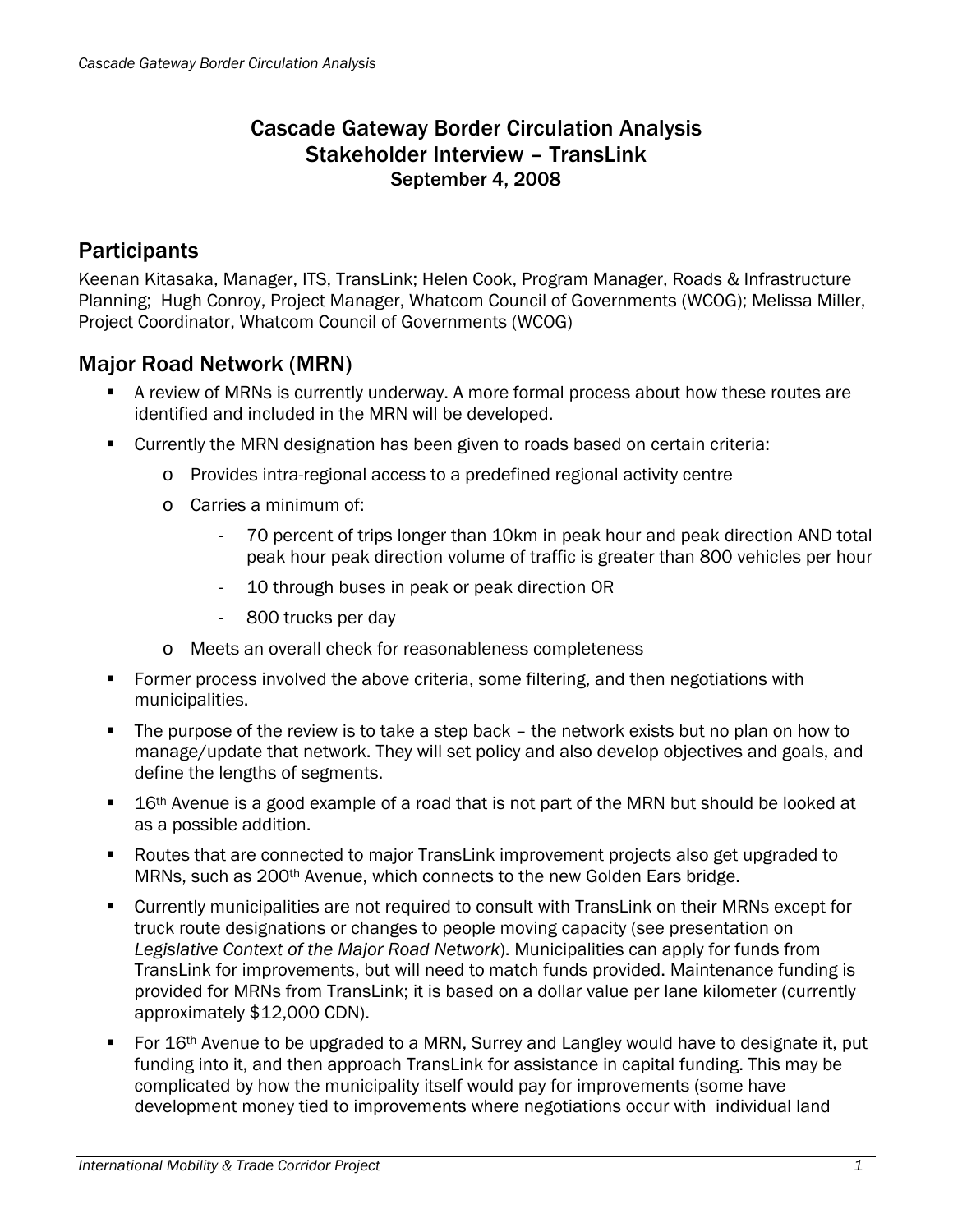developers to determine development costs). This is more of an issue with the right-of-way along the Agricultural Land Reserve.

The work on 16<sup>th</sup> would have to be done before it is designated part of the MRN.

### Regional plans

- TransLink has completed a Transport 2040 Long Range Plan, and Metro Vancouver (GVRD) is updating the Livable Region Strategic plan.
- Several capital projects are underway, including the Roberts Bank rail corridor system, B.C. Hwy 10 improvements, and improvements on Fraser Hwy.

### Truck routes

- Just because a route is in the MRN does not necessarily mean it is a truck route.
- **The 22 municipalities in the Lower Mainland there are numerous types of truck route** designations. TransLink is working to develop standards and shared measurements among these routes.
- Helen Cook will get WCOG a copy of the truck route map.

### Bus routes

- TransLink designates where rapid bus transit routes go, working with municipalities. Major corridors have been identified and modeled for future bus rapid transit.
- Some dedicated bus rapid transit lanes are built by TransLink but the municipality owns the right-of-way.
- Some municipalities are more open about using the existing right-of-way in a new way (i.e. Langley and Surrey).
- Expanded transit service is expected in some areas.  $16<sup>th</sup>$  Avenue is a good possibility if it is included in the MRN over the next few years.
- The lanes on B.C. Highway 99 in the southbound direction in Richmond are HOV 2++ and are shared by buses. There is a project underway through the Ministry of Transportation to designate a northbound bus lane north of the Massey Tunnel and ending at the exit to the Canada line at Bridgeport.
- Changes may occur to restructure routes in Surrey as part of the planned Semiahmoo transit center. These will not be major changes.
- There is a new bus interchange in Newton.
- Surrey is looking to develop a downtown core and perhaps move its city hall to this location.
- There is a South Surrey Transit Plan that can be referenced for more information.
- Helen Cook will send WCOG a link to the frequent transit routes map, and to the MRN map.

### Changes in service area

- Recent legislation has increased TransLink's service area east between Pemberton and Hope. Opt-in is required from municipalities.
- This new service area includes bus service only, done on a service contract basis.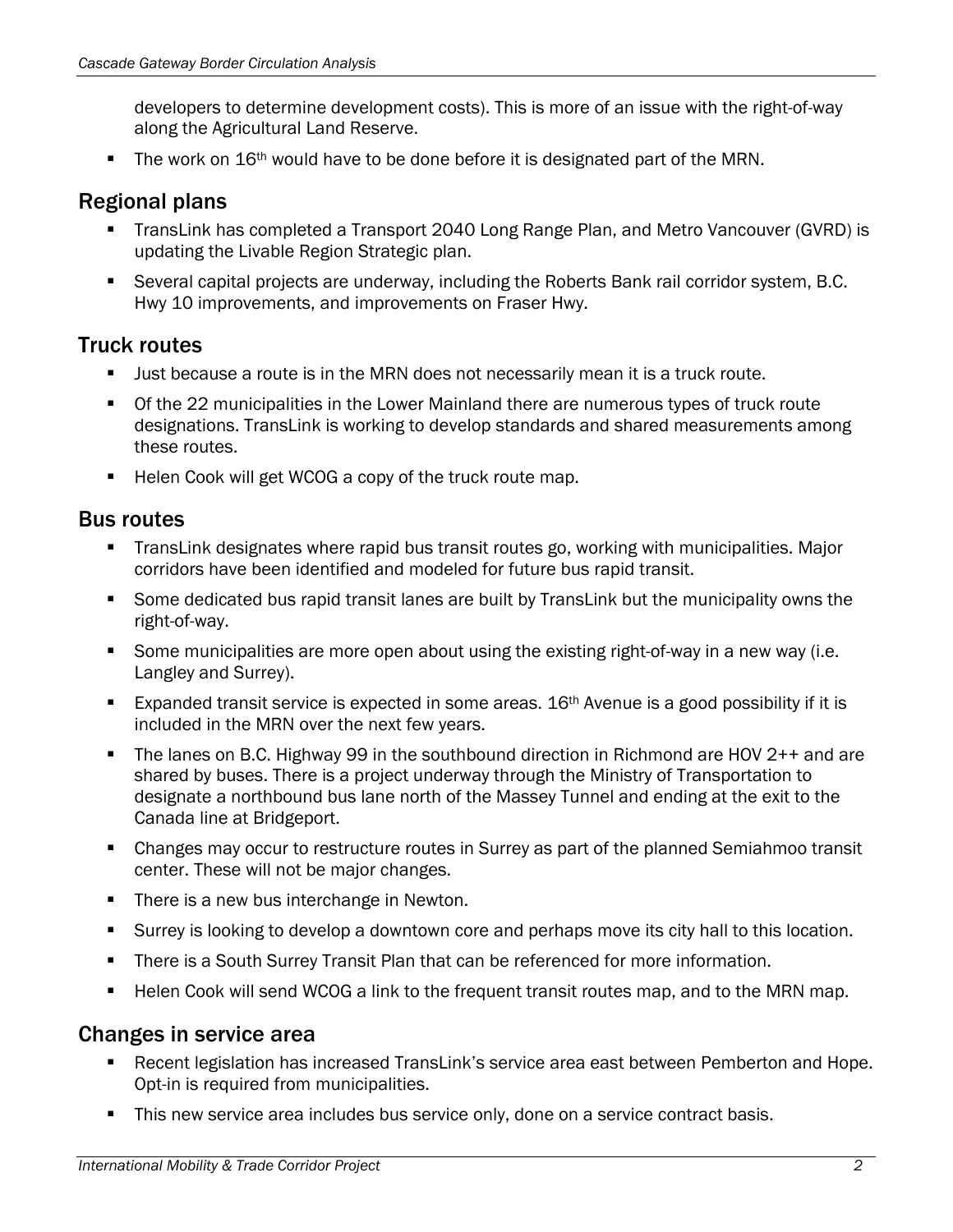- It is unlikely this will expand the taxation authority of TransLink into these areas.
- It also seems doubtful at this time that the authority would include any road network changes/improvements.

### ITS and interoperability

- A focus for the region is interoperability of technology and making sure toll RFID at Golden Ears is the same as that elsewhere. Once the new Port Mann bridge is completed that will also be tolled, along with the Potello Road bridge.
- **The FAST program tag is not compatible with other regional systems.**
- Operation Greenlight is a program to streamline movements of commercial goods across the Alberta and B.C. border, allowing for bypassing weigh stations to expedite traffic.
- B.C. has opted out of Norpass with the Greenlight program.
- There are negotiations underway with Ecomm, the emergency service agency for the Lower Mainland, to display real-time accident and detour information on I-Move to help travelers.
- **Updates to the regional architecture are planned.**

## Smart Corridors

- The Smart Corridors initiative is a review of the needs for high-priority goods movements through the Lower Mainland of B.C.
- The initiative includes a large data gathering and needs assessment exercise. The initiative is project-oriented.
- The strategy will be completed this October and will be followed by a pilot project to improve goods movement in the region.
- The program is partially funded by the Asia Pacific Gateway Program. Other project partners include TransLink, B.C. Ministry of Transportation and Infrastructure, Port Metro Vancouver, and Transport Canada. ICBC may also be interested in deployments related to safety benefits. Municipalities also have an interest.
- **Pilot projects could include controlled access, priority truck access, truck-activated signals,** etc.
- The detailed design of the project will be developed in 2009.
- It seems likely that the border could be part of a pilot project, along with the B.C. Hwy 99/Hwy 91 couplet and the Knight Street corridor.
- Once the Smart Corridors conclusions are presented regionally in October a presentation could possibly be made to the October 16 IMTC Steering Committee.

### Border crossings

- There is interest in expanding the [www.i-move.ca](http://www.i-move.ca/) system to include truck wait times along Pacific Highway.
- **I-move also needs to include cameras and wait time information northbound at** Lynden/Aldergrove and Sumas/Huntingdon ports-of-entry from WA State Dept. of Transportation's (WSDOT) system.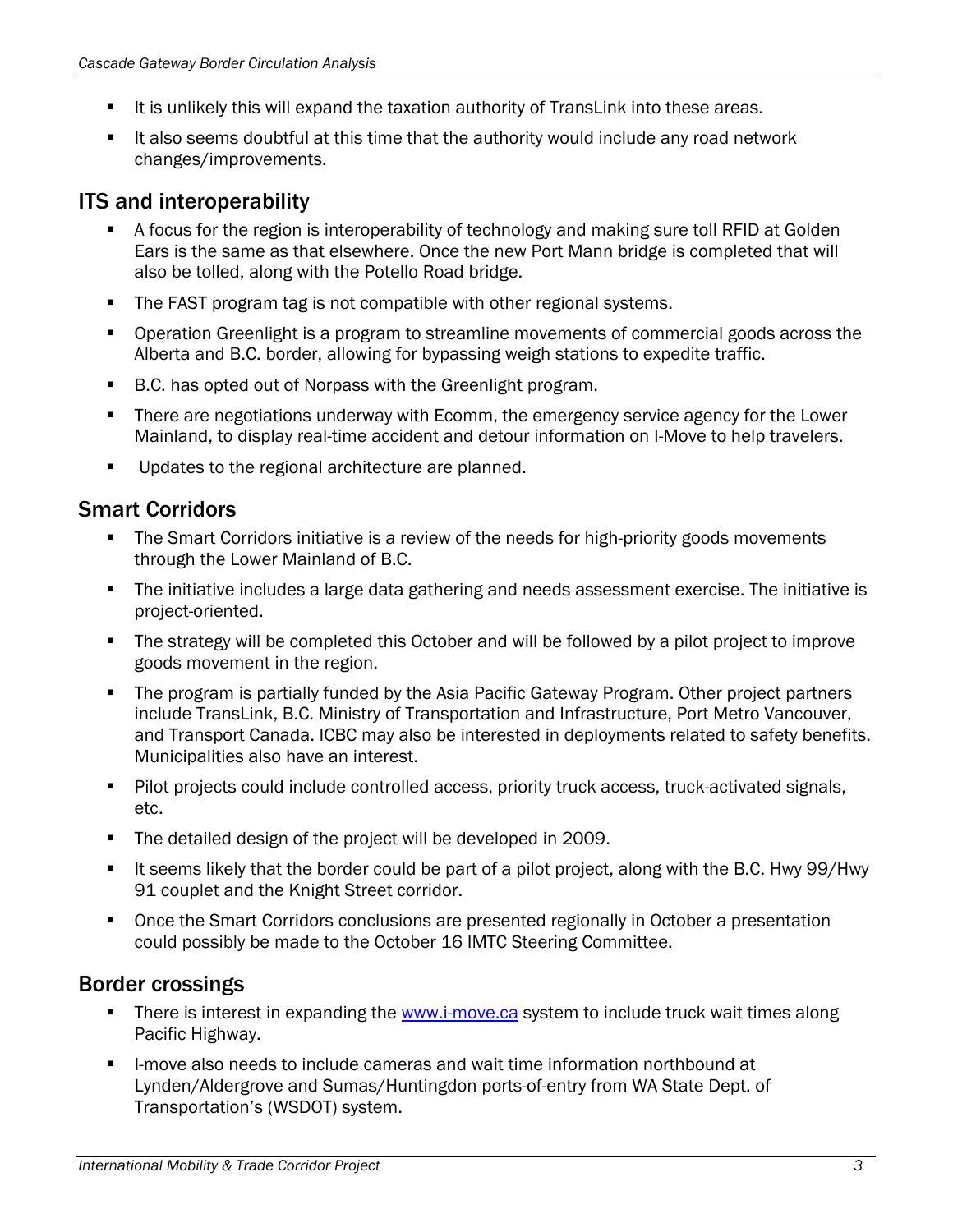**If would be beneficial to have a variable message sign further north on Hwy 91 to provide wait** times to allow for diversions to other crossings for commercial vehicles.

### Cross-border transit

- **The person to discuss this with at TransLink is the Transit Planning Manager, Jim Prokop.**
- Coast Mountain bus is the sub-contracting agency that operates TransLink's bus service.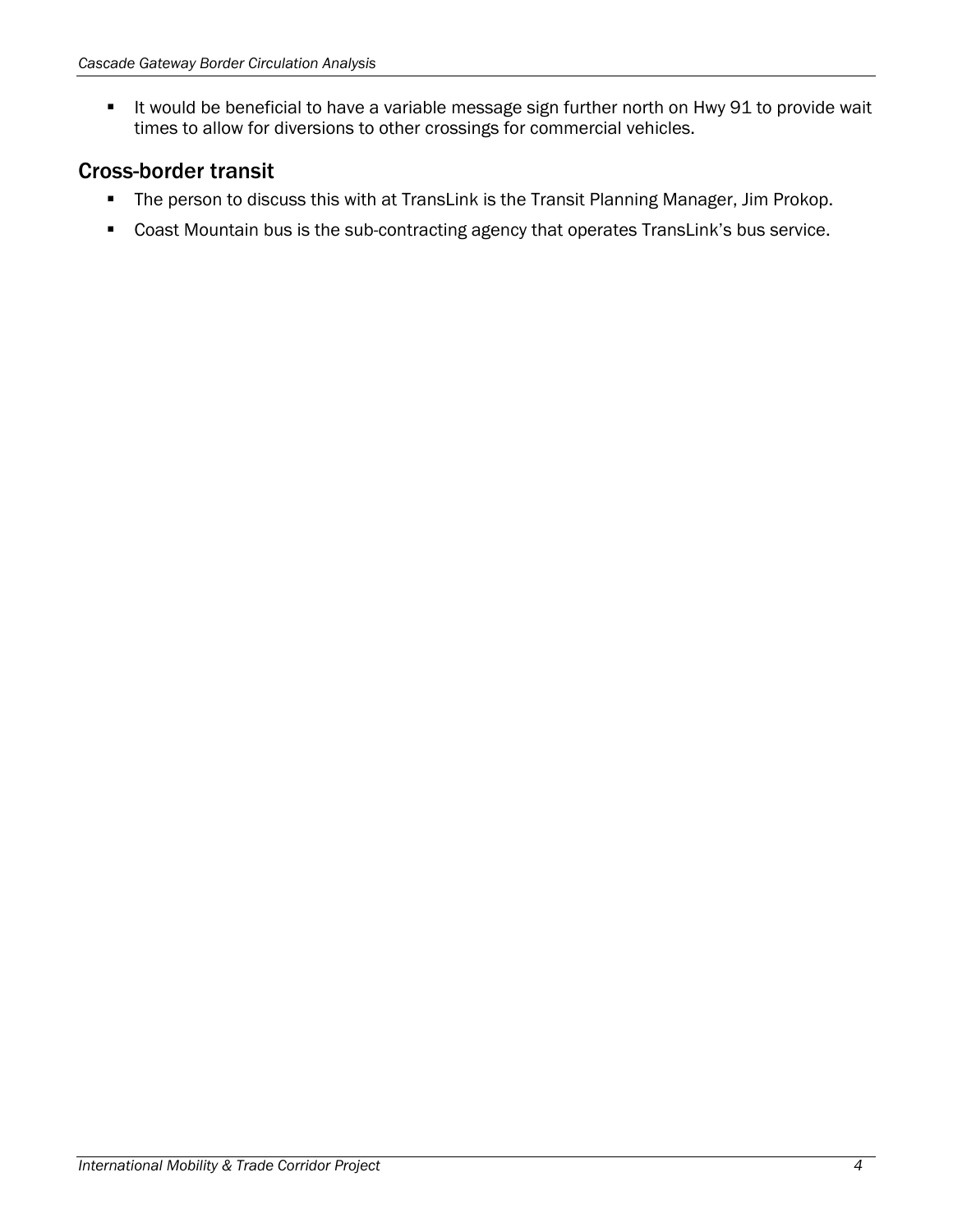## Cascade Gateway Border Circulation Analysis Stakeholder Interview – Whatcom County August 19, 2008

## **Participants**

Gary Davis, Transportation Planner, Whatcom County Planning ; Hugh Conroy, Project Manager, Whatcom Council of Governments; Melissa Miller, Project Coordinator, Whatcom Council of Governments (WCOG)

### Current projects

- Whatcom County recently adopted its six year transportation improvement program (TIP).
- Funding is being scaled back due to rising expenditures and so they are working on safety issues only at this time. There are few countywide improvement projects at this time.
- The current plan is to adopt lower levels of service (LOS) for certain county roads (LOS is a volume-to-capacity ratio). For example, Birch Bay – Lynden Road currently has a LOS C rating (.75) which limits development along the road and would require additional improvements if traffic increases substantially. The County is looking at downgrading primary routes to LOS D to allow for higher volume-to-capacity ratios.
- There is some consideration of shrinking Blaine's urban growth area (UGA).
- A development is slated for the Kendall area. Originally proposed 700 units but now down to 289. This will mostly affect SR 542.

### East-west connectors

- There are no plans to make any changes to H Street (outside the City of Blaine's possible widening).
- SR 542 is owned by WA State Department of Transportation (WSDOT) but they are working with the County to adopt matching LOS on this route.
- The connection affected by changes at Exit 274 has not been considered as a primary route and there could be some real challenges to developing that route. Currently there are numerous 90 degree turns, difficult for trucks. In addition, the area has many wetlands which make widening projects difficult.
- Current comprehensive plan includes a new east-west connection between Grandview and Pole Road across the river. But this will most likely be removed in the new comp plan.

### Other notes

- Download the map of functional categories for county roads federal function classes are important for federal funding purposes.
- **WCOG** has primary routes map.
- There is no specific designation for truck routes through the county. Trucks are advised to take primary routes.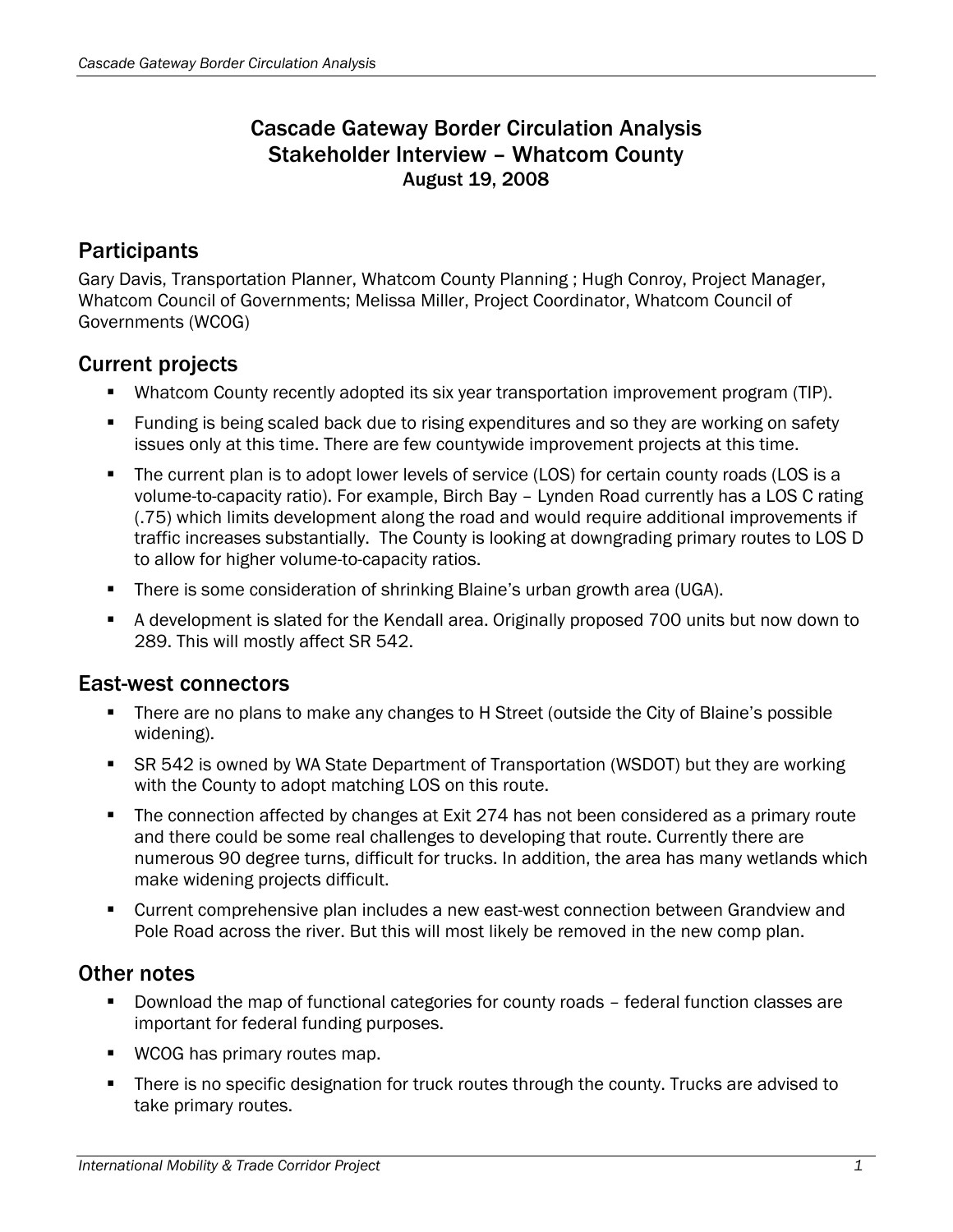- Road classifications are also important for new developments.
- **Hannegan Road is a major north-south road that also has LOS concerns as it enters Lynden.**
- More information about future projects can be obtained from Joe Ruttan.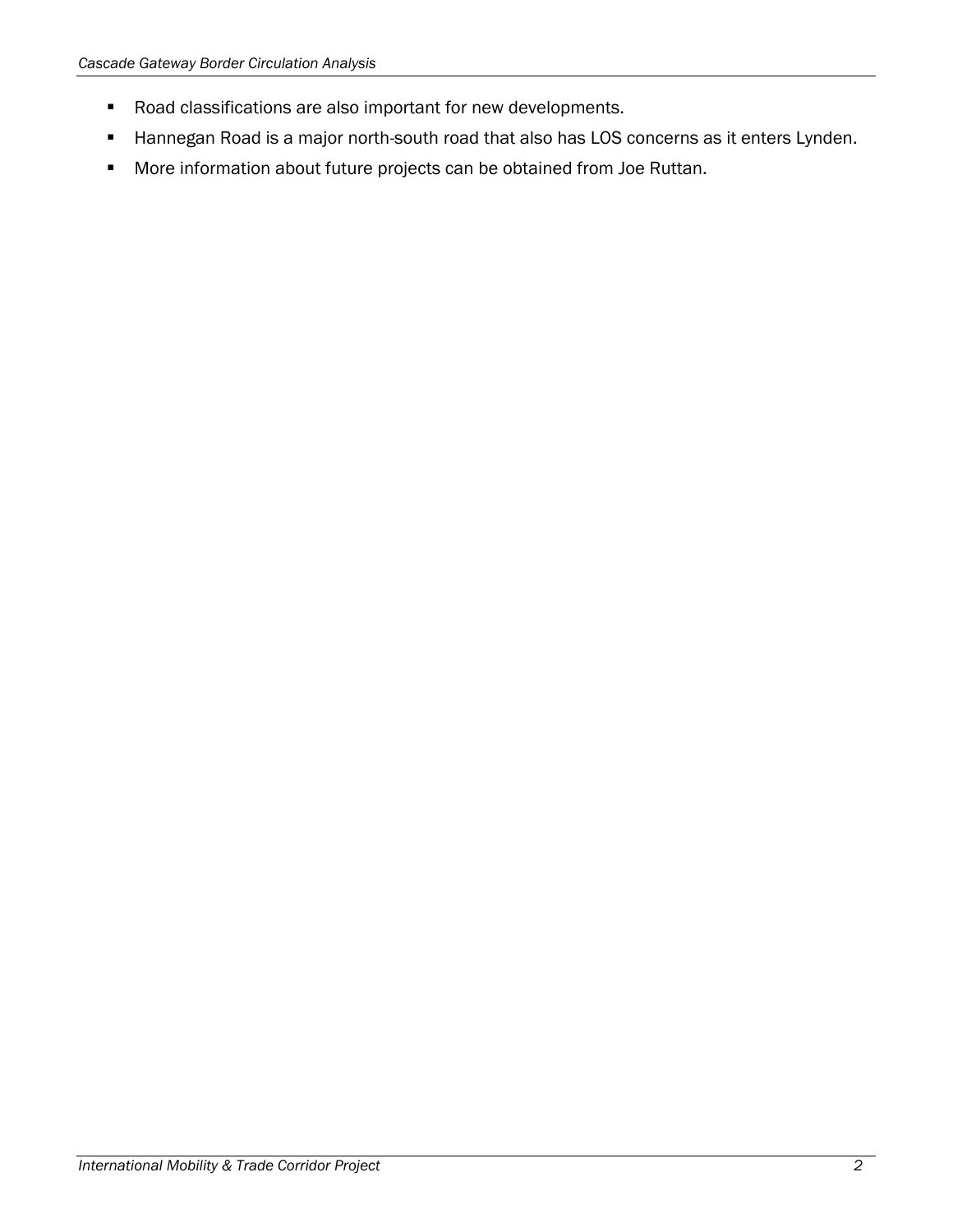## Cascade Gateway Border Circulation Analysis Stakeholder Interview – Whatcom Transportation Authority August 19, 2008

## **Participants**

Rick Nicholson Director of Service Development, Whatcom Transportation Authority (WTA); Hugh Conroy, Project Manager, Whatcom Council of Governments; Melissa Miller, Project Coordinator, Whatcom Council of Governments (WCOG)

## Rural Routes

- WTA's Strategic Plan in 2004 included monitoring transportation needs between rural regions and Bellingham.
- There was unspecific mention of connections *between* rural areas (i.e. east-west connections between Sumas and Lynden).
- **WTA occasionally receives comments asking to connect Blaine and Lynden, or Ferndale and** Lynden.
- **There used to be a dial-a-ride service between Everson, Nooksack, and Lynden, but this** connector was merged into the Bellingham to Sumas fixed route (with flexible service) in 2005. Some from Everson, Nooksack, and Sumas wanted to maintain the connection to Lynden.
- Ridership on this east-west connectors was low.
- Rural connectors are a low priority. Higher priority is better connections between the rural communities and employment center of Bellingham. The demand is there for service between Bellingham and rural routes.
- **Ridership on rural routes has been increasing dramatically. Some buses are leaving folks** behind, and others are standing room only, even from distances as far away as Kendall. Kendall and Sumas ridership is up 40 percent.

### Cross-Border Transit

- The WTA Strategic Plan in 2004 included cross-border transit as an objective.
- **WTA originally considered a two year pilot project offering cross-border service to White Rock** to connect with TransLink buses. The pilot was originally planned to take place around the Olympics.
- **EXECT** Last year WTA evaluated different service models and how to offer enough frequency to make the service viable and not interrupt existing services to Blaine. They determined that two dedicated buses operating seven days a week would be needed for the service. Four roundtrips could be made each day (with approximately 20-30 minutes allowed for the crossing).
- Annual operating costs would be \$1 million for two buses, plus \$400,000 per bus. They estimated the total cost for 2 years of a pilot to be \$3 million.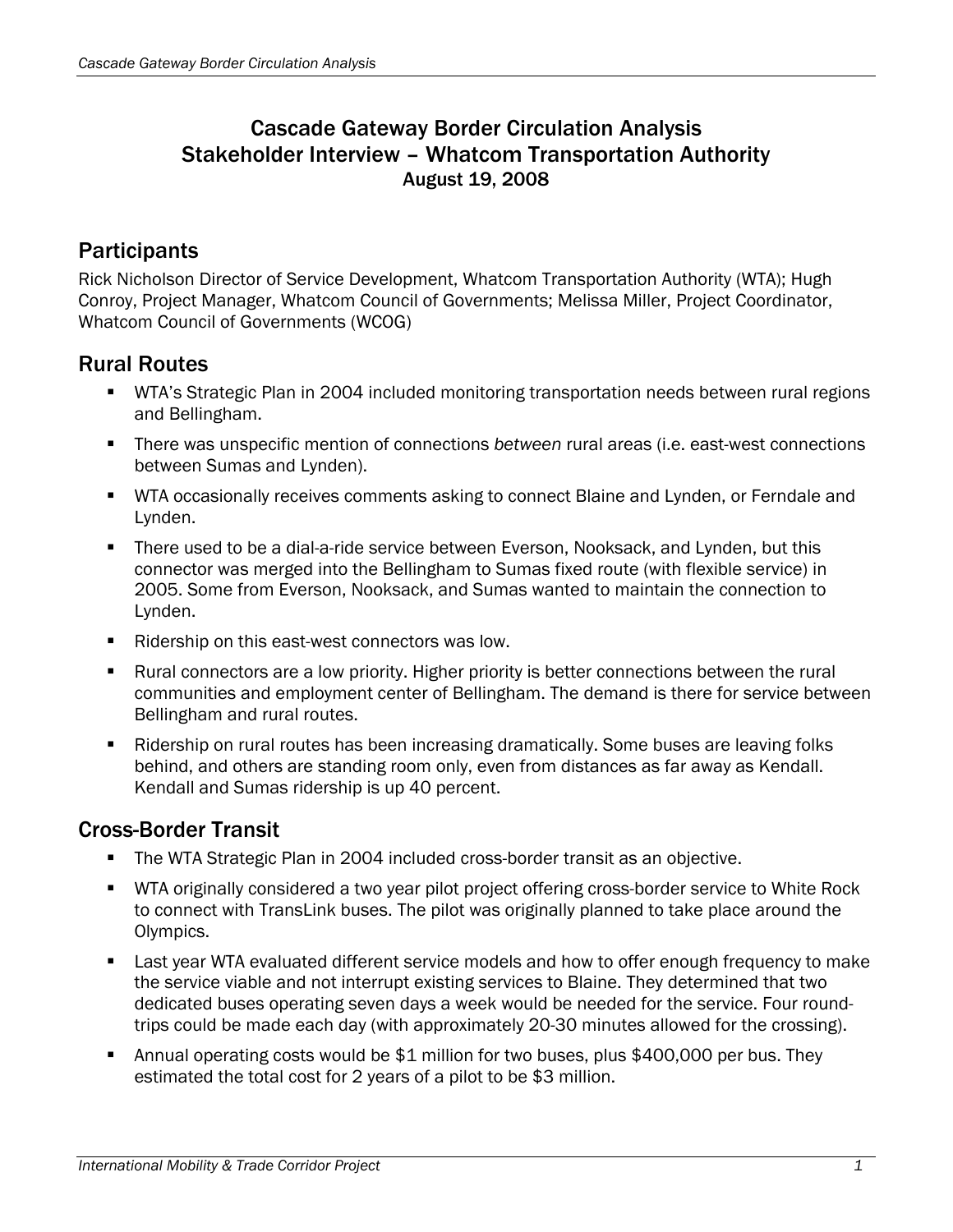- Also considered drop-offs at the border which can be more problematic because TransLink has no plans for a reciprocal service and only the truck crossing allows buses to get close enough to both sides. But this location is not ADA approved. Plus it will take a long time since each bus would have to arrive, wait 30 minutes for people to clear, and walk to the other bus.
- Since WTA does not want to ask for federal funding for this (as it would potentially compete with their \$15 million fleet replacement request) they looked at what pilot project they could support with local funding. They came up with a shorter, three month project. Originally the plan was to operate before, during, and after the Olympics in February, 2010. But there is also concern that running a pilot during the least busy/coldest months of the year might be a mistake.
- Rick Nicholson has suggested running the three month pilot project during the summer months instead, when demand for cross-border travel is highest and weather is better.
- There is support for the three-month trial project on the Board but it is secondary to other WTA priorities.
- The plan that WTA is considering submitting to their board would be for a three month pilot in the summer, where WTA can use extra buses that usually serve Western Washington University in the school year. Then they would not need extra buses or drivers. With the same original schedule, 12-14 hours a day, seven days a week, two buses, the cost for the pilot is reduced to \$250,000.
- Right now, with long-range funding concerns, it is uncertain if the board would approve this.

## WTA Future Plans

- WTA has more requests for expanded service than ever before, especially between rural routes and Bellingham, and a greater span of service hours and weekend service.
- Due to budget constraints (fuel costs, dropping sales tax revenue, rising costs of medical and PERS payments, and the need to replace entire fleet) Board has decided to halt service expansion.
- WTA plans to replace entire fleet over the next few years at a total cost of \$15 million. They don't want to request additional federal funds for an Olympics-related project that could compete with their request for fleet funding.
- WTA is seeking federal funding of \$1-2 million per year and has sought Senator Patty Murray and Congressman Larsen's support for this.
- The Board decided not to look for additional local funding.
- WTA will not be increasing fares this year but may the following year, with cash fares possibly rising up to \$1.
- WWU's universal bus pass also increased ridership everywhere.

## **Other**

 Hugh Conroy mentioned that, as part of the Border Circulation Analysis, WCOG may complete a catalog of planned extensions of TransLink bus service to the border and other transit hubs in the area for connectivity.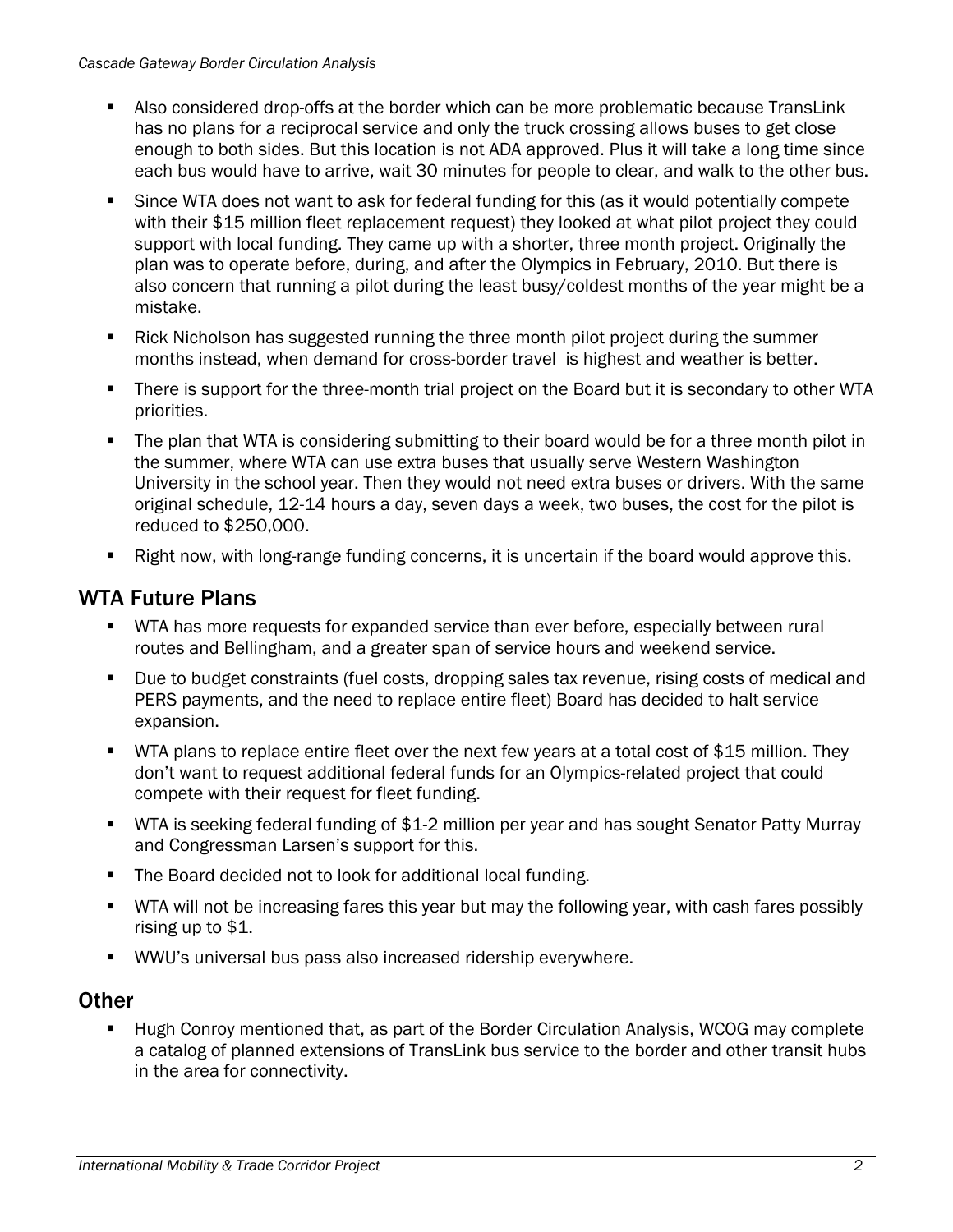Research from ridership surveys shows that WTA is serving more "choice riders" (those who could take a private car, carpool, or take a taxi instead of the bus) than ever before – and that number is increasing.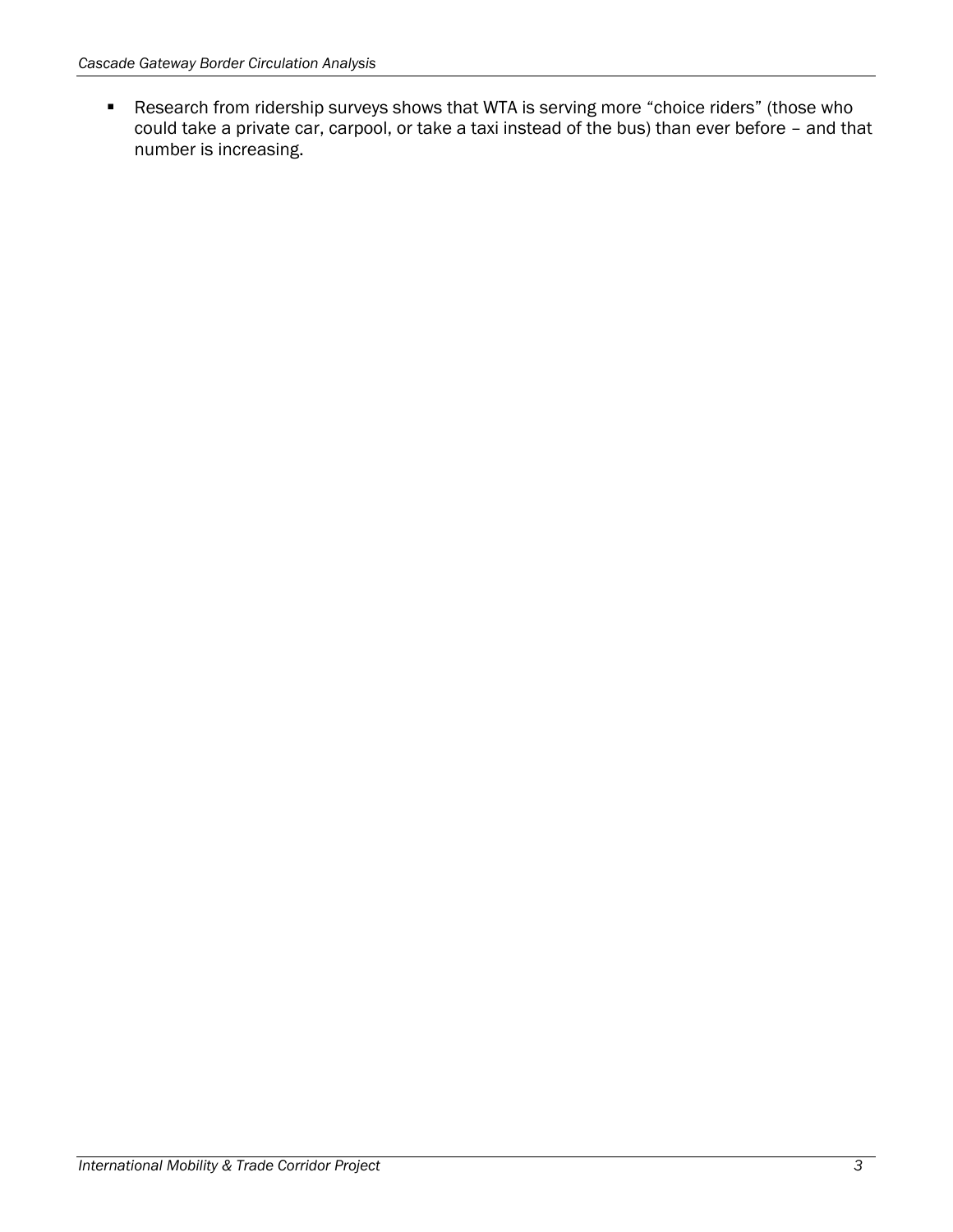## Cascade Gateway Border Circulation Analysis Stakeholder Interview – Vancouver Airport Authority August 7, 2008

#### **Participants**

Alix Li, Cargo Marketing Manager, Vancouver Airport Authority; Hugh Conroy, Project Manager, Whatcom Council of Governments; Melissa Miller, Project Coordinator, Whatcom Council of **Governments** 

#### Background information about YVR

- YVR is an international air cargo airport. Much of the cargo is transshipments.
- As it was recently delegated a transshipment airport it is no longer as constrained by bilateral policies and can accept certain cargo types it couldn't before. The new designation opens the airport to new markets
- YVR doesn't have data as to where shipments go once loaded onto trucks and taken from the airport.
	- o This is a main point of interest for study in the Circulation Analysis: volume and characteristics of cross-border freight that is coming from or going to airports. This would be an analysis based on the forthcoming NRS data – possibly future e-manifest summaries.
- The term "flying trucks" refers to a few carriers that work specifically with goods either being loaded on or coming off of airplanes.
- Becker is a trucking company working at YVR that handles a lot of cross-border transshipment air cargo. Some smaller companies are also used.
- YVR has 225,000 tons of freight a year (230,000 tons in 2008). By contrast, Seattle/Tacoma does over 300,000 tons a year.
- YVR is the third largest cargo airport (after Toronto and Montreal).
- Goods from the airport go to Lower Mainland, the U.S., Alberta, and Alaska.
- **Most goods are time sensitive.**
- **Border congestion affects the on-time delivery capabilities of air cargo coming in at YVR and** destined across the border.
- Major YVR air cargo export: seafood.
- Major imports: food, clothing, consumer electronics, manufactured goods.
- Unlike many other airports, the ratio of imports and exports at YVR are balanced with the high demand for Canadian seafood in the Asia Pacific region. Carriers rarely have trouble "filling their belly"
- As Cargo Marketing Manager, Alix Li works with airlines to find new business, and work with existing clients to improve customer service and meet their needs. His role is as an interface